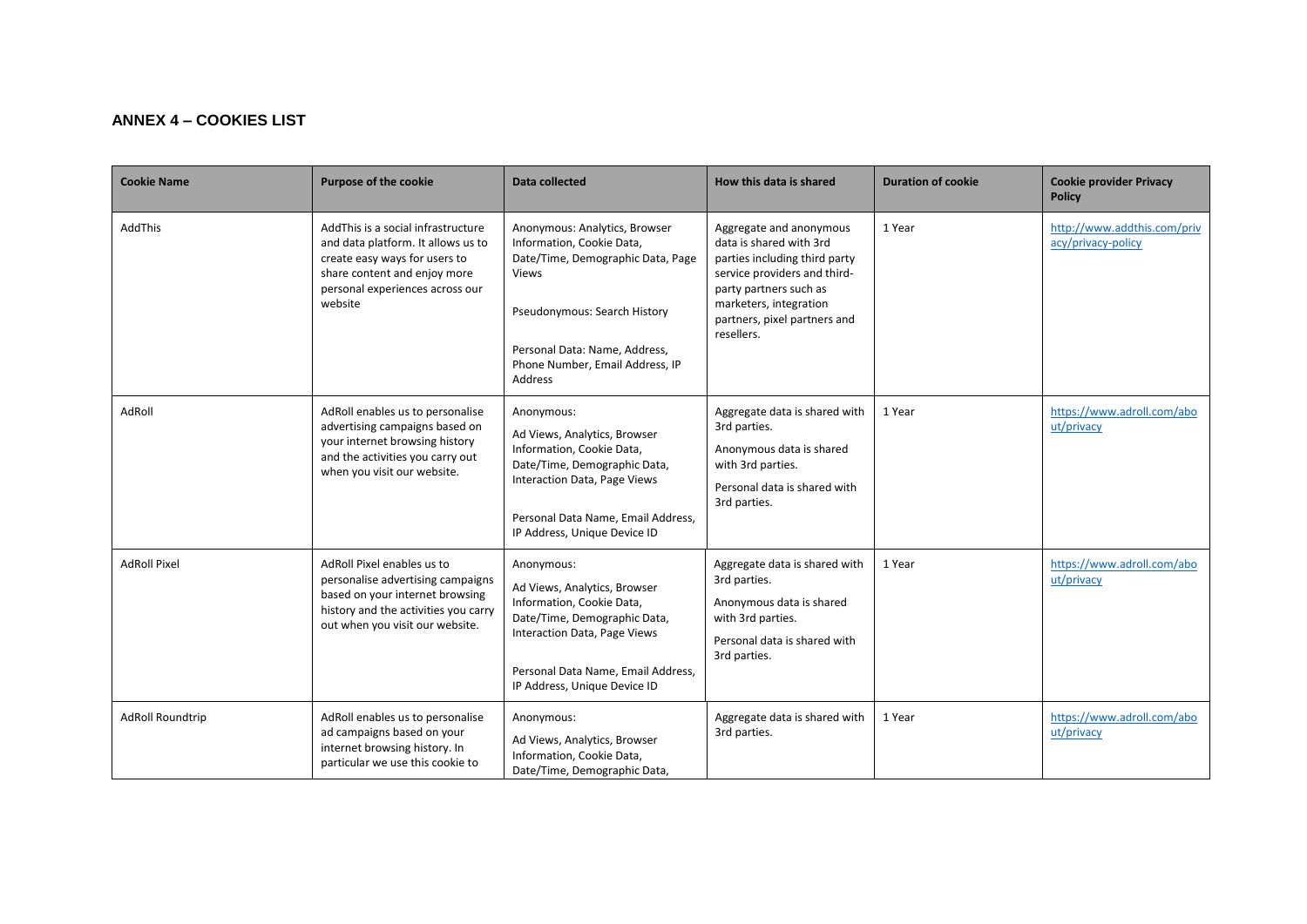| <b>Cookie Name</b> | <b>Purpose of the cookie</b>                                                                                                                                                                                                                                                                                                                                                                                                                                                                                                                                                                                       | Data collected                                                                                                                                                                                                                                                                                                                                           | How this data is shared                                                                                                                                                                         | <b>Duration of cookie</b> | <b>Cookie provider Privacy</b><br><b>Policy</b>                     |
|--------------------|--------------------------------------------------------------------------------------------------------------------------------------------------------------------------------------------------------------------------------------------------------------------------------------------------------------------------------------------------------------------------------------------------------------------------------------------------------------------------------------------------------------------------------------------------------------------------------------------------------------------|----------------------------------------------------------------------------------------------------------------------------------------------------------------------------------------------------------------------------------------------------------------------------------------------------------------------------------------------------------|-------------------------------------------------------------------------------------------------------------------------------------------------------------------------------------------------|---------------------------|---------------------------------------------------------------------|
| AppNexus           | remind you to return to sites you<br>have already visited and may wish<br>to return to.<br>This cookie contains a unique<br>randomly-generated value that<br>enables AppNexus to distinguish<br>browsers and devices. It is<br>matched against information -<br>such as advertising interest<br>segments and histories of ads<br>shown in your browser or on your<br>device - provided by us or other<br>third parties and stored on the<br>AppNexus technology platform.<br>This information is used to select<br>advertisements for delivery by<br>AppNexus, and to measure the<br>performance of, and attribute | Interaction Data, Page Views<br>Personal Data<br>Name, Email Address, IP Address,<br>Unique Device ID<br>Anonymous: Analytics, Browser<br>Information, Cookie Data,<br>Demographic Data,<br>Hardware/Software Type,<br>Interaction Data, Page Views<br>Pseudonymous: Clickstream Data<br>Personal Data:<br>IP Address, Location Based Data,<br>Device ID | Anonymous data is shared<br>with 3rd parties.<br>Personal data is shared with<br>3rd parties.<br>Aggregate data is shared with<br>3rd parties.<br>Anonymous data is shared<br>with 3rd parties. | 4-5 Years                 | https://www.appnexus.com/<br>en/company/platform-<br>privacy-policy |
|                    | payment for, those<br>advertisements. In addition, this<br>cookie is sometimes matched to<br>other cookies that contain non-<br>personally identifying<br>information.                                                                                                                                                                                                                                                                                                                                                                                                                                             |                                                                                                                                                                                                                                                                                                                                                          |                                                                                                                                                                                                 |                           |                                                                     |
| DoubleClick        | This cookie enables us to create,<br>transact and manage digital<br>advertising. DoubleClick is<br>operated by Google.                                                                                                                                                                                                                                                                                                                                                                                                                                                                                             | Anonymous:<br>Ad Views, Analytics, Browser<br>Information, Cookie Data,<br>Date/Time, Demographic Data,<br>Hardware/Software Type, Internet<br>Service Provider, Interaction Data,<br>Page Views, Serving Domains<br>Pseudonymous:                                                                                                                       | Aggregate data is shared with<br>3rd parties.<br>Anonymous data is shared<br>with 3rd parties.<br>Personal data is shared with<br>3rd parties.<br>Sensitive data is shared with<br>3rd parties. | 5 years                   | http://www.google.com/intl/<br>en/policies/privacy/                 |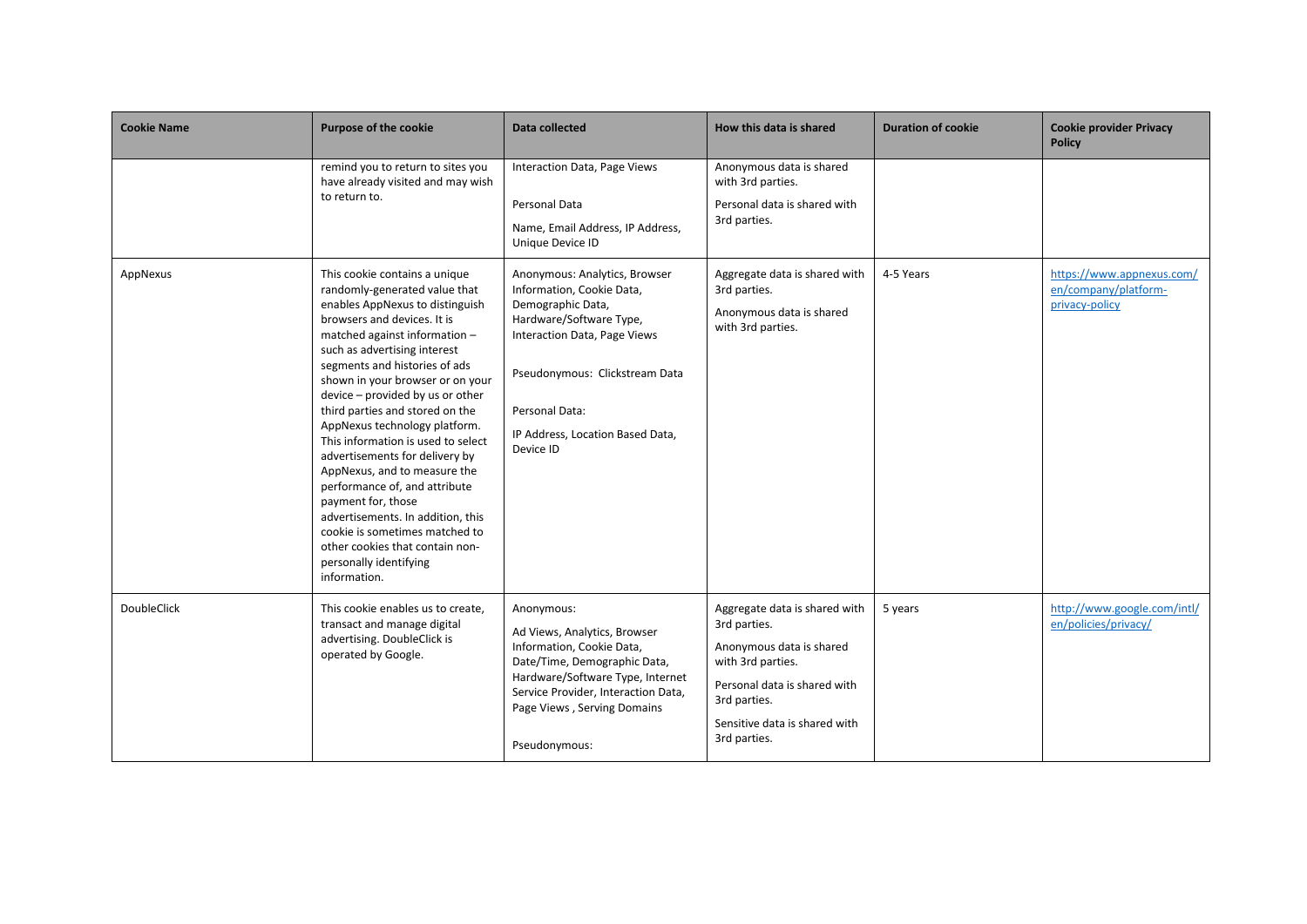| <b>Cookie Name</b>        | <b>Purpose of the cookie</b>                                                                                           | <b>Data collected</b>                                                                                                                                                                                                                                                                                                                                                                    | How this data is shared                                                                                                                                                                         | <b>Duration of cookie</b> | <b>Cookie provider Privacy</b><br><b>Policy</b>     |
|---------------------------|------------------------------------------------------------------------------------------------------------------------|------------------------------------------------------------------------------------------------------------------------------------------------------------------------------------------------------------------------------------------------------------------------------------------------------------------------------------------------------------------------------------------|-------------------------------------------------------------------------------------------------------------------------------------------------------------------------------------------------|---------------------------|-----------------------------------------------------|
|                           |                                                                                                                        | Search History,<br>Personal Data Name, Address,<br>Phone Number, Email Address,<br>Login, IP Address, Unique Device ID,<br><b>Location Based Data</b>                                                                                                                                                                                                                                    |                                                                                                                                                                                                 |                           |                                                     |
| DoubleClick Spotlight     | This cookie enables us to create,<br>transact and manage digital<br>advertising. DoubleClick is<br>operated by Google. | Anonymous:<br>Ad Views, Analytics, Browser<br>Information, Cookie Data,<br>Date/Time, Demographic Data,<br>Hardware/Software Type, Internet<br>Service Provider, Interaction Data,<br>Page Views, Serving Domains<br>Pseudonymous: Search History,<br>Personal Data Name, Address,<br>Phone Number, Email Address,<br>Login, IP Address, Unique Device ID,<br><b>Location Based Data</b> | Aggregate data is shared with<br>3rd parties.<br>Anonymous data is shared<br>with 3rd parties.<br>Personal data is shared with<br>3rd parties.<br>Sensitive data is shared with<br>3rd parties. | 2 years                   | http://www.google.com/intl/<br>en/policies/privacy/ |
| Google Adwords User Lists | This cookie enables us to create,<br>transact and manage digital<br>advertising.                                       | Anonymous:<br>Ad Views, Analytics, Browser<br>Information, Cookie Data,<br>Date/Time, Demographic Data,<br>Hardware/Software Type, Internet<br>Service Provider, Interaction Data,<br>Page Views, Serving Domains<br>Pseudonymous Search History,<br>Personal Data:<br>Name, Address, Phone Number,<br>Email Address, Login, IP Address,<br>Location Based Data, Unique Device<br>ID     | Aggregate data is shared with<br>3rd parties.<br>Anonymous data is shared<br>with 3rd parties.<br>Personal data is shared with<br>3rd parties.<br>Sensitive data is shared with<br>3rd parties. | 2years                    | http://www.google.com/intl/<br>en/policies/privacy/ |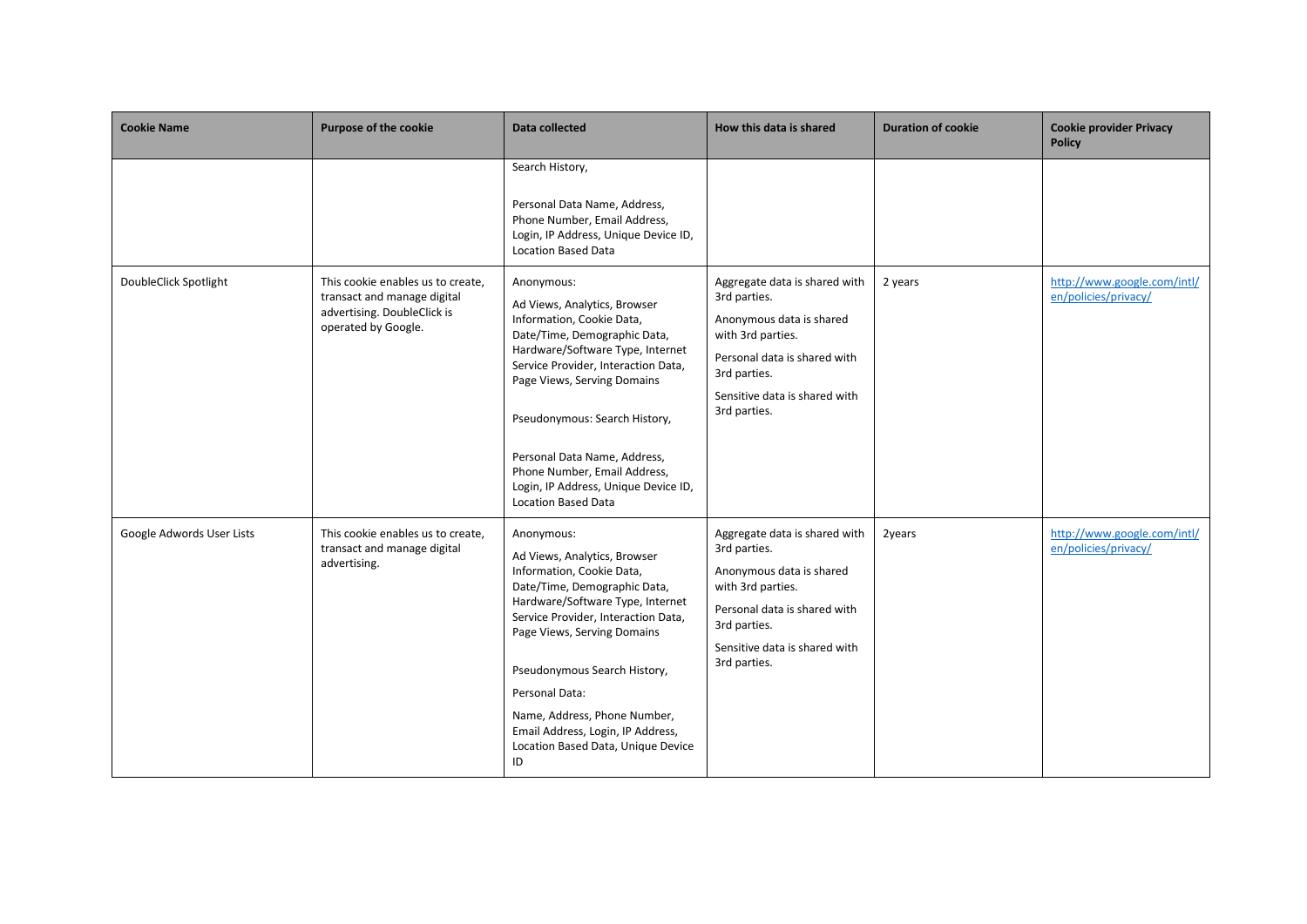| <b>Cookie Name</b>      | <b>Purpose of the cookie</b>                                                                                                                                                                                                                                                                                                                                                                           | <b>Data collected</b>                                                                                                                                                                                                                                                                                                                                                                          | How this data is shared                                                                                                                        | <b>Duration of cookie</b>                                                                                                           | <b>Cookie provider Privacy</b><br><b>Policy</b>     |
|-------------------------|--------------------------------------------------------------------------------------------------------------------------------------------------------------------------------------------------------------------------------------------------------------------------------------------------------------------------------------------------------------------------------------------------------|------------------------------------------------------------------------------------------------------------------------------------------------------------------------------------------------------------------------------------------------------------------------------------------------------------------------------------------------------------------------------------------------|------------------------------------------------------------------------------------------------------------------------------------------------|-------------------------------------------------------------------------------------------------------------------------------------|-----------------------------------------------------|
| <b>Google Analytics</b> | Google Analytics is a web analytics<br>service provided by Google, Inc.<br>Google Analytics uses cookies to<br>help us analyse how visitors use<br>our site. Google will use this<br>information for the purpose of<br>assessing your use of the website,<br>compiling reports on website<br>activity for us and providing other<br>services to us relating to website<br>activity and internet usage. | Anonymous:<br>Ad Views, Analytics, Browser<br>Information, Cookie Data,<br>Date/Time, Demographic Data,<br>Hardware/Software Type, Internet<br>Service Provider, Interaction Data,<br>Page Views, Serving Domains<br>Personal Data:<br>IP Address, Search History, Location<br>Based Data, Device ID,<br>Name, Address, Phone Number,<br>Email Address, Login, IP Address,<br>Unique Device ID | Aggregate data is shared with<br>3rd parties.<br>Anonymous data is shared<br>with 3rd parties.<br>Personal data is shared with<br>3rd parties. | This is a persistent cookie<br>that expires in 2 years. With<br>each new visit, the expiry<br>date is refreshed back to 2<br>years. | http://www.google.com/intl/<br>en/policies/privacy/ |
| <b>GA Audiences</b>     | Google Audiences helps us to<br>organise and analyse your data.<br>The cookies help us to understand<br>more about the type of people<br>who visit our website and the<br>optimal frequency with which to<br>send advertising messages to our<br>Website Users.                                                                                                                                        | Anonymous:<br>Ad Views, Analytics, Browser<br>Information, Cookie Data,<br>Date/Time, Demographic Data,<br>Hardware/Software Type, Internet<br>Service Provider, Interaction Data,<br>Page Views, Serving Domains<br>Personal Data:<br>IP Address, Search History, Location<br>Based Data, Device ID,<br>Name, Address, Phone Number,<br>Email Address, Login, IP Address,<br>Unique Device ID | Aggregate data is shared with<br>3rd parties.<br>Anonymous data is shared<br>with 3rd parties.<br>Personal data is shared with<br>3rd parties. | 2 years                                                                                                                             | http://www.google.com/intl/<br>en/policies/privacy/ |
| Google Tag Manager      | This cookie is associated with sites<br>using Google Tag Manager to load<br>other scripts and code into a page.<br>The cookie helps us to classify<br>information on our website and<br>label it in a way which makes it                                                                                                                                                                               | Anonymous:<br>Ad Views, Analytics, Browser<br>Information, Cookie Data,<br>Date/Time, Demographic Data,<br>Hardware/Software Type, Internet<br>Service Provider, Interaction Data,                                                                                                                                                                                                             | Aggregate data is shared with<br>3rd parties.<br>Anonymous data is shared<br>with 3rd parties.                                                 | The length of the browsing<br>session                                                                                               | http://www.google.com/intl/<br>en/policies/privacy/ |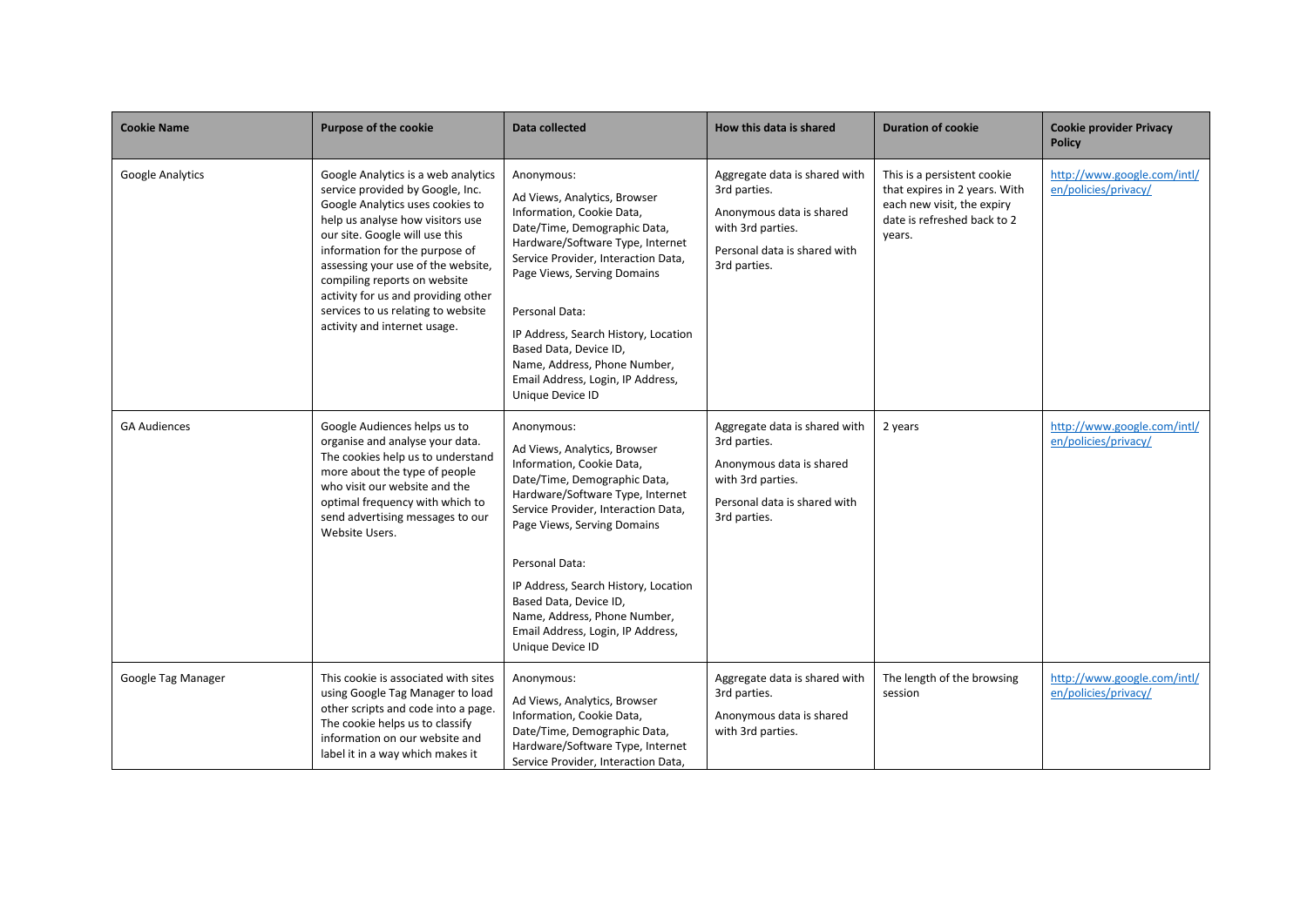| <b>Cookie Name</b>         | <b>Purpose of the cookie</b>                                                     | Data collected                                                                                                                                                                                                                                                                                                                                                                   | How this data is shared                                                                                                                                                                         | <b>Duration of cookie</b> | <b>Cookie provider Privacy</b><br><b>Policy</b>     |
|----------------------------|----------------------------------------------------------------------------------|----------------------------------------------------------------------------------------------------------------------------------------------------------------------------------------------------------------------------------------------------------------------------------------------------------------------------------------------------------------------------------|-------------------------------------------------------------------------------------------------------------------------------------------------------------------------------------------------|---------------------------|-----------------------------------------------------|
|                            | easier to be found in future<br>searches.                                        | Page Views, Serving Domains<br>Personal Data:<br>IP Address, Search History, Location<br>Based Data, Device ID,<br>Name, Address, Phone Number,<br>Email Address, Login, IP Address,<br>Unique Device ID                                                                                                                                                                         | Personal data is shared with<br>3rd parties.                                                                                                                                                    |                           |                                                     |
| Google Dynamic Remarketing | This cookie enables us to create,<br>transact and manage digital<br>advertising. | Anonymous:<br>Ad Views, Analytics, Browser<br>Information, Cookie Data,<br>Date/Time, Demographic Data,<br>Hardware/Software Type, Internet<br>Service Provider, Interaction Data,<br>Page Views, Serving Domains<br>Pseudonymous: Search History<br>Personal Data Name, Address,<br>Phone Number, Email Address,<br>Login, IP Address, Location Based<br>Data, Unique Device ID | Aggregate data is shared with<br>3rd parties.<br>Anonymous data is shared<br>with 3rd parties.<br>Personal data is shared with<br>3rd parties.<br>Sensitive data is shared with<br>3rd parties. | 2 Years                   | http://www.google.com/intl/<br>en/policies/privacy/ |
| Google Adwords Conversion  | This cookie enables us to create,<br>transact and manage digital<br>advertising. | Anonymous:<br>Ad Views, Analytics, Browser<br>Information, Cookie Data,<br>Date/Time, Demographic Data,<br>Hardware/Software Type, Internet<br>Service Provider, Interaction Data,<br>Page Views, Serving Domains<br>Pseudonymous: Search History,<br>Personal Data Name, Address,<br>Phone Number, Email Address,                                                               | Aggregate data is shared with<br>3rd parties.<br>Anonymous data is shared<br>with 3rd parties.<br>Personal data is shared with<br>3rd parties.<br>Sensitive data is shared with<br>3rd parties. | 2 Years                   | http://www.google.com/intl/<br>en/policies/privacy/ |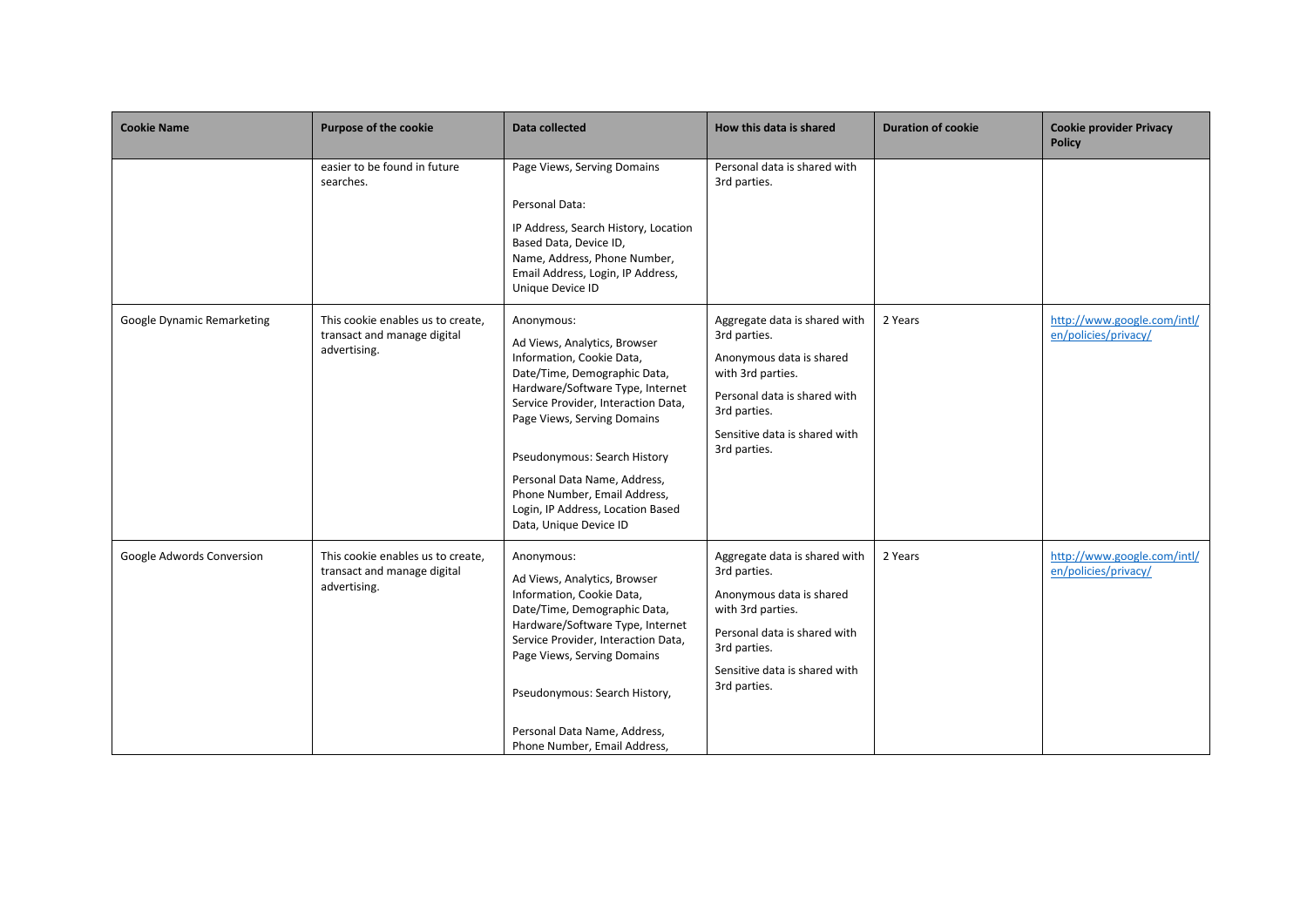| <b>Cookie Name</b>              | <b>Purpose of the cookie</b>                                                                                                                                                                                                                                                                                                                      | Data collected                                                                                                                                                                                                                                                                                                                                                                                                                                                | How this data is shared                                                                                                                                                                                                                                                                                                                                                                                                                                     | <b>Duration of cookie</b>               | <b>Cookie provider Privacy</b><br><b>Policy</b>   |
|---------------------------------|---------------------------------------------------------------------------------------------------------------------------------------------------------------------------------------------------------------------------------------------------------------------------------------------------------------------------------------------------|---------------------------------------------------------------------------------------------------------------------------------------------------------------------------------------------------------------------------------------------------------------------------------------------------------------------------------------------------------------------------------------------------------------------------------------------------------------|-------------------------------------------------------------------------------------------------------------------------------------------------------------------------------------------------------------------------------------------------------------------------------------------------------------------------------------------------------------------------------------------------------------------------------------------------------------|-----------------------------------------|---------------------------------------------------|
|                                 |                                                                                                                                                                                                                                                                                                                                                   | Login, IP Address, Location Based<br>Data, Unique Device ID                                                                                                                                                                                                                                                                                                                                                                                                   |                                                                                                                                                                                                                                                                                                                                                                                                                                                             |                                         |                                                   |
| <b>Facebook Connect</b>         | Facebook Connect is a single sign-<br>on application which allows you to<br>login to and interact with our<br>website through your Facebook<br>account to avoid having to take<br>the basic registration steps on our<br>website. We do not currently<br>offer this feature on Hays.co.uk<br>but we may use the cookie to do<br>so in the future. | Anonymous:<br>Ad Views, Analytics, Browser<br>Information, Cookie Data,<br>Date/Time, Demographic Data,<br>Hardware/Software Type, Internet<br>Service Provider, Interaction Data,<br>Page Views, Serving Domains,<br>Details Undisclosed<br>Personal Data:<br>IP Address, Location Based Data,<br>Clickstream Data, Device ID<br>Name, Address, Phone Number,<br>Email Address, Login, IP Address,<br>Unique Device ID)<br>Sensitive (Financial Information) | Anonymous data is shared<br>with advertising,<br>measurement and analytics<br>services and service providers<br>(e.g. partners who provide<br>technical and infrastructure<br>services and analytics<br>services).                                                                                                                                                                                                                                          | 3 Months                                | https://www.facebook.com/a<br>bout/privacy/       |
| <b>Facebook Custom Audience</b> | This cookie enables us to create<br>custom lists of existing customers.<br>We can then send relevant<br>advertising to the customers on<br>different lists depending on the<br>specific interests of the custom<br>audience on each list.                                                                                                         | Anonymous:<br>Ad Views, Analytics, Browser<br>Information, Cookie Data,<br>Date/Time, Demographic Data,<br>Hardware/Software Type, Internet<br>Service Provider, Interaction Data,<br>Page Views, Serving Domains<br>Personal Data<br>Name, Address, Phone Number,<br>Email Address, Location Based Data<br>Device ID<br>Sensitive (Financial Information)                                                                                                    | Anonymous and aggregated<br>data is shared with<br>advertising, measurement<br>and analytics services and to<br>vendors, service providers<br>and partners who support<br>Facebook's business (e.g. by<br>providing technical<br>infrastructure services,<br>analysing how ads are used,<br>measuring the effectiveness<br>of ads and services, providing<br>customer service, facilitating<br>payments or conducting<br>academic research and<br>surveys). | Not disclosed by the cookie<br>provider | https://www.facebook.com/f<br>ull data use policy |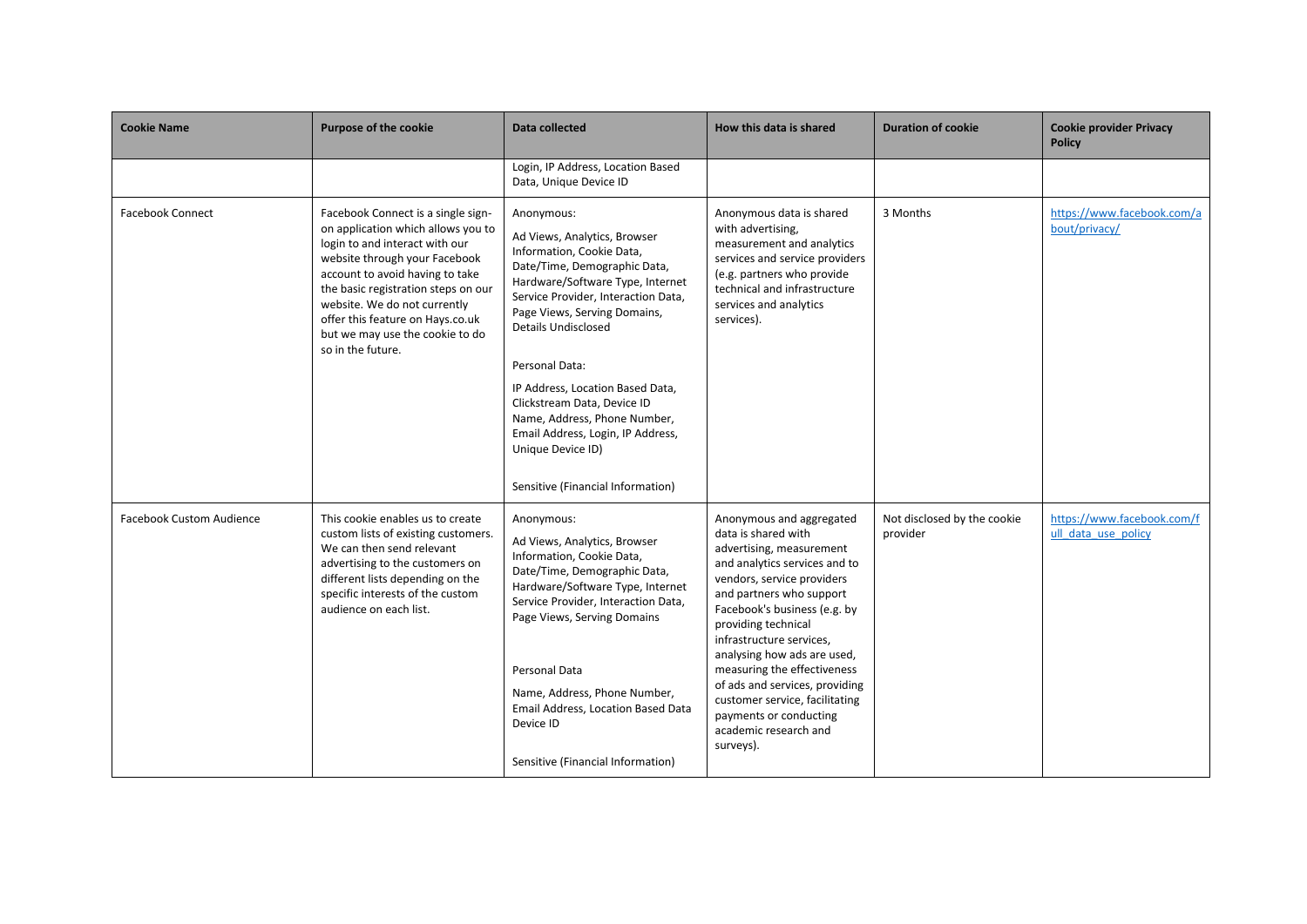| <b>Cookie Name</b>                       | <b>Purpose of the cookie</b>                                                                                                                                                                                                                                                                                                                                                                                                                                                                                                                                                                                                                                                       | Data collected                                                                                                                                                                                                                  | How this data is shared                                                                                                                        | <b>Duration of cookie</b> | <b>Cookie provider Privacy</b><br><b>Policy</b> |
|------------------------------------------|------------------------------------------------------------------------------------------------------------------------------------------------------------------------------------------------------------------------------------------------------------------------------------------------------------------------------------------------------------------------------------------------------------------------------------------------------------------------------------------------------------------------------------------------------------------------------------------------------------------------------------------------------------------------------------|---------------------------------------------------------------------------------------------------------------------------------------------------------------------------------------------------------------------------------|------------------------------------------------------------------------------------------------------------------------------------------------|---------------------------|-------------------------------------------------|
| Marketo                                  | These cookies allow our website<br>to link visitor behaviour to the<br>recipient of an email marketing<br>campaign, to measure campaign<br>effectiveness.                                                                                                                                                                                                                                                                                                                                                                                                                                                                                                                          | Anonymous:<br>Analytics, Browser Information,<br>Cookie Data, Date/Time,<br>Demographic Data, Interaction Data,<br>Page Views<br>Personal Data:<br>IP Address, Name, Address, Phone<br>Number, Email Address, Login             | Aggregate data is shared with<br>3rd parties.                                                                                                  | 2 Years                   | http://legal.marketo.com/pri<br>$\text{vacy}$   |
| Optimizely                               | These cookies allow us to<br>remember users' settings as well<br>as for authentication and analytics<br>and for advertising purposes.<br>We use Optimizely to run A/B<br>tests on our websites. This allows<br>us to try out new pages and<br>functionality on our websites but<br>only show these new elements to<br>a percentage of our visitors. We<br>can then compare engagement<br>and conversion rates on these<br>new elements against the existing<br>websites to establish which<br>performs best. We will then<br>implement the best version, i.e.<br>keep the existing website if it<br>performed better, or rollout the<br>new one if that had the better<br>outcome. | Anonymous:<br>Analytics, Browser Information,<br>Cookie Data, Demographic Data,<br>Interaction Data, Page Views,<br><b>Serving Domains</b><br>Personal Data:<br>IP Address,<br>Name, Phone Number, Email<br>Address, IP Address | Aggregate data is shared with<br>3rd parties.<br>Anonymous data is shared<br>with 3rd parties.<br>Personal data is shared with<br>3rd parties. | 10 Years                  | https://www.optimizely.com<br>/privacy/         |
| <b>Optimizely Geographical Targeting</b> | Optimizely uses persistent visitor-<br>level cookies and local storage to<br>uniquely identify visitors, track<br>their actions, and deliver<br>consistent experiences across                                                                                                                                                                                                                                                                                                                                                                                                                                                                                                      | Anonymous: Analytics, Browser<br>Information, Cookie Data,<br>Demographic Data, Interaction Data,<br>Page Views, Serving Domains                                                                                                | Aggregate data is shared with<br>3rd parties.<br>Anonymous data is shared<br>with 3rd parties.                                                 | 10 Years                  | https://www.optimizely.com<br>/privacy/         |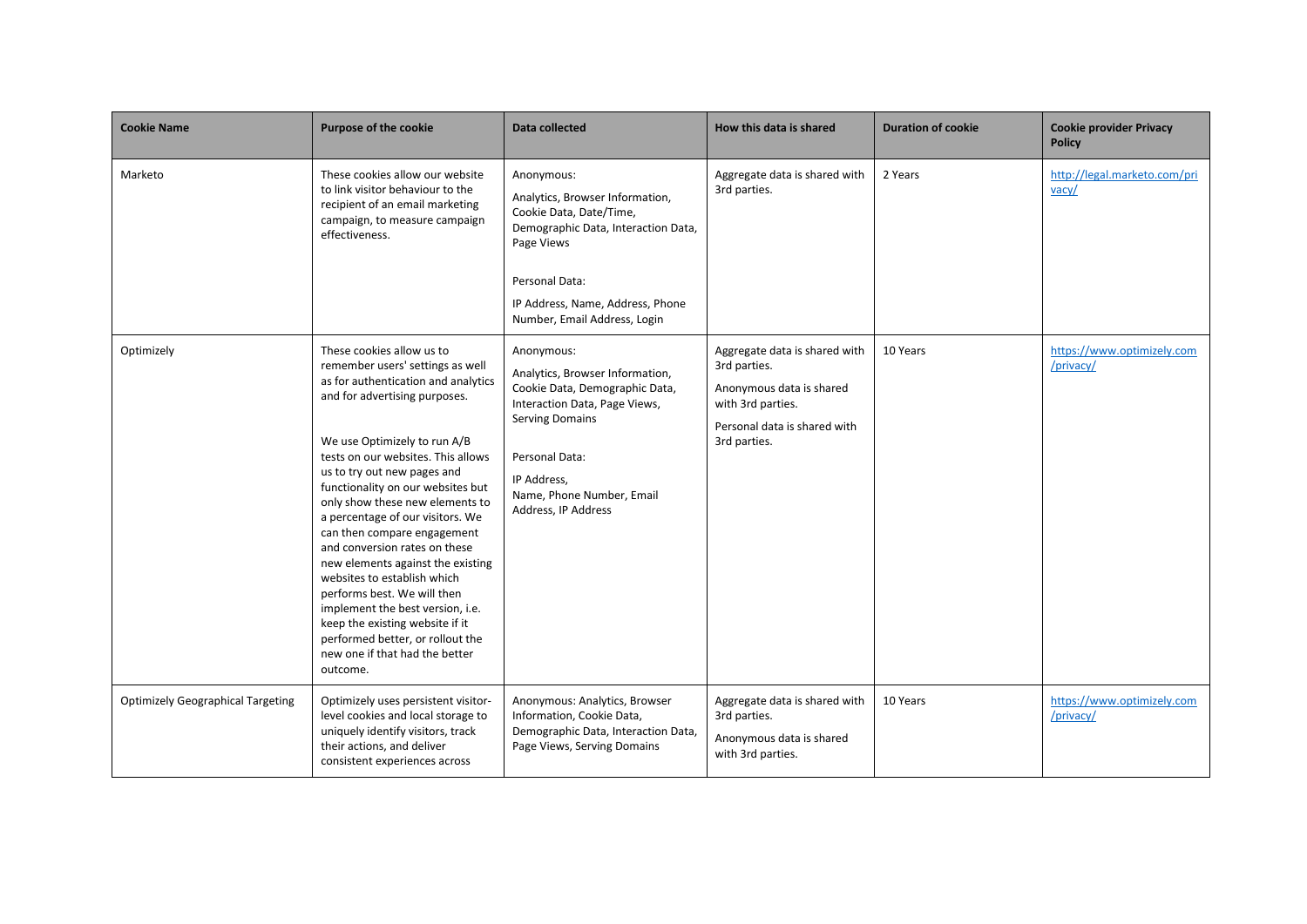| <b>Cookie Name</b>        | <b>Purpose of the cookie</b>                                                                                                                                                                                                                                                                                                                                                                                                                                                                                                                                                                                                      | Data collected                                                                                                                                                                                                               | How this data is shared                                                                                                                        | <b>Duration of cookie</b> | <b>Cookie provider Privacy</b><br><b>Policy</b> |
|---------------------------|-----------------------------------------------------------------------------------------------------------------------------------------------------------------------------------------------------------------------------------------------------------------------------------------------------------------------------------------------------------------------------------------------------------------------------------------------------------------------------------------------------------------------------------------------------------------------------------------------------------------------------------|------------------------------------------------------------------------------------------------------------------------------------------------------------------------------------------------------------------------------|------------------------------------------------------------------------------------------------------------------------------------------------|---------------------------|-------------------------------------------------|
|                           | page loads. It sets a number of<br>cookies, each storing a different<br>set of data.<br>We use Optimizely to run A/B<br>tests on our websites. This allows<br>us to try out new pages and<br>functionality on our websites but<br>only show these new elements to<br>a percentage of our visitors. We<br>can then compare engagement<br>and conversion rates on these<br>new elements against the existing<br>websites to establish which<br>performs best. We will then<br>implement the best version, i.e.<br>keep the existing website if it<br>performed better, or rollout the<br>new one if that had the better<br>outcome. | Personal Data:<br>IP Address, Name, Phone Number,<br>Email Address, IP Address                                                                                                                                               | Personal data is shared with<br>3rd parties.                                                                                                   |                           |                                                 |
| <b>Optimizely Logging</b> | Optimizely uses persistent visitor-<br>level cookies and local storage to<br>uniquely identify visitors, track<br>their actions, and deliver<br>consistent experiences across<br>page loads. It sets a number of<br>cookies, each storing a different<br>set of data.<br>We use Optimizely to run A/B<br>tests on our websites. This allows<br>us to try out new pages and<br>functionality on our websites but<br>only show these new elements to<br>a percentage of our visitors. We<br>can then compare engagement<br>and conversion rates on these                                                                            | Anonymous:<br>Analytics, Browser Information,<br>Cookie Data, Demographic Data,<br>Interaction Data, Page Views,<br><b>Serving Domains</b><br>Personal Data:<br>IP Address, Name, Phone Number,<br>Email Address, IP Address | Aggregate data is shared with<br>3rd parties.<br>Anonymous data is shared<br>with 3rd parties.<br>Personal data is shared with<br>3rd parties. | 10 Years                  | https://www.optimizely.com<br>/privacy/         |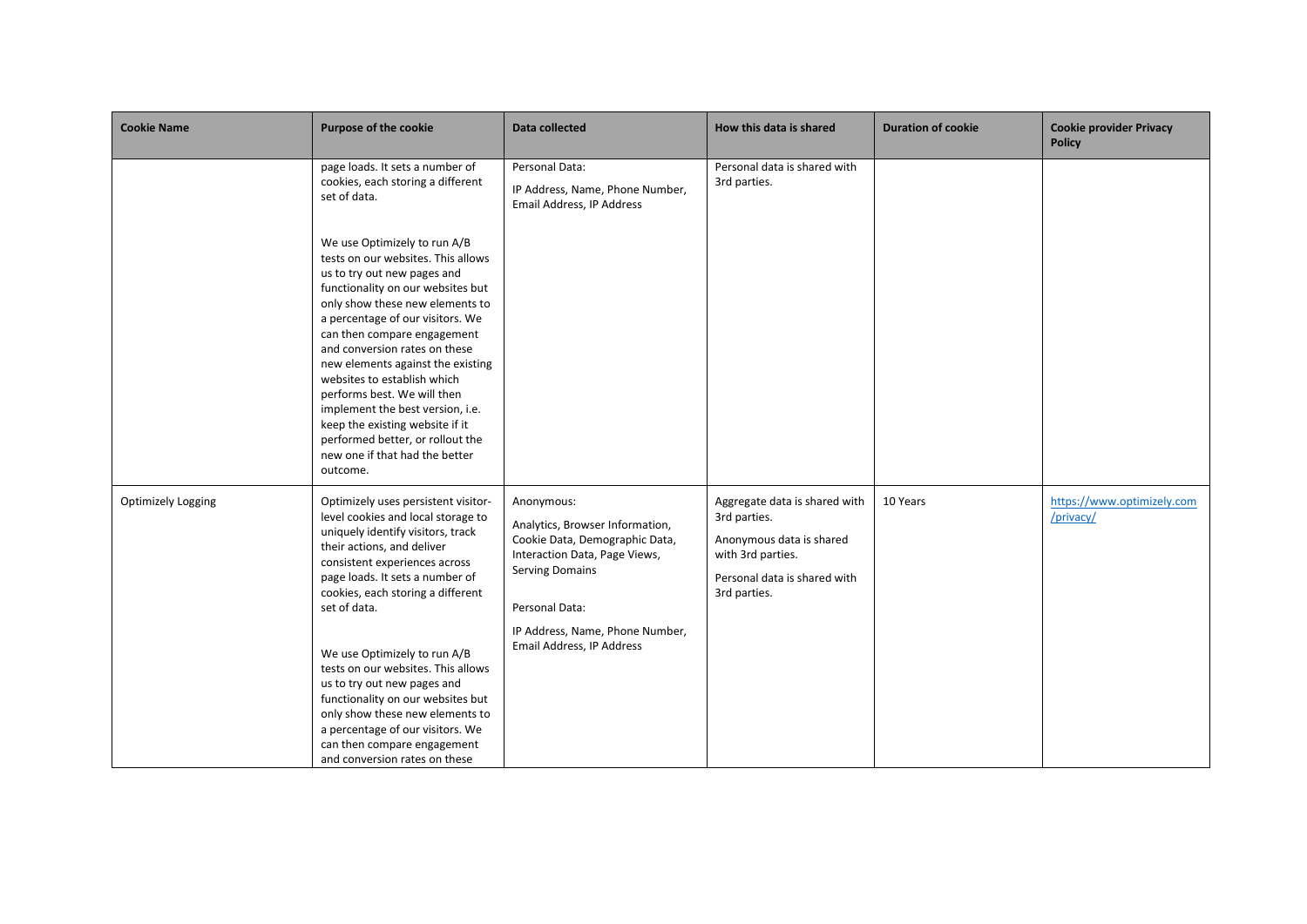| <b>Cookie Name</b> | <b>Purpose of the cookie</b>                                                                                                                                                                                                                                                                                                                                                                                                                                            | Data collected                                                                                                                                                                                                                                                                                                             | How this data is shared                                                                       | <b>Duration of cookie</b>                        | <b>Cookie provider Privacy</b><br><b>Policy</b> |
|--------------------|-------------------------------------------------------------------------------------------------------------------------------------------------------------------------------------------------------------------------------------------------------------------------------------------------------------------------------------------------------------------------------------------------------------------------------------------------------------------------|----------------------------------------------------------------------------------------------------------------------------------------------------------------------------------------------------------------------------------------------------------------------------------------------------------------------------|-----------------------------------------------------------------------------------------------|--------------------------------------------------|-------------------------------------------------|
|                    | new elements against the existing<br>websites to establish which<br>performs best. We will then<br>implement the best version, i.e.<br>keep the existing website if it<br>performed better, or rollout the<br>new one if that had the better<br>outcome.                                                                                                                                                                                                                |                                                                                                                                                                                                                                                                                                                            |                                                                                               |                                                  |                                                 |
| Sizmek             | These cookies allow us to provide<br>you with a more tailored online<br>advertising experience. They also<br>allow us to monitor the success of<br>and manage advertising<br>campaigns and present you with<br>advertisements that are more<br>likely to be interesting and<br>relevant to you. The cookies<br>enable us to determine if we have<br>already served an ad to a specific<br>user and to cap the frequency<br>that they are presented to the<br>same user. | Anonymous:<br>Browser Information, Date/Time,<br>Demographic Data,<br>Hardware/Software Type, Page<br>Views<br>Personal Data:<br>IP Address, Location Based Data                                                                                                                                                           | Anonymous data is shared<br>with 3rd parties.<br>Personal data is shared with<br>3rd parties. | Up to 90 days from the last<br>user interaction. | http://www.sizmek.com/priv<br>acy-policy/       |
| Taboola            | These cookies allow us gather<br>information about your operating<br>system, the webpages accessed<br>within our website, the website<br>that led you to our website, the<br>dates and times you accessed our<br>website or platform, event<br>information (for example, system<br>crash) and general local<br>information (for example, city).<br>The following categories of<br>cookies may be used:<br>Strictly necessary<br>cookies<br>Functionality cookies        | Anonymous:<br>Ad Views, Analytics, Cookie Data,<br>Date/Time, Demographic Data,<br>Hardware/Software Type, Page<br>Views<br>Personal Data:<br>IP Address, Location Based Data,<br>Device ID,<br>Name, Address, Phone Number,<br>Email Address, Login, IP Address,<br>Unique Device ID<br>Sensitive (Financial Information) | Personal data is shared with<br>3rd parties.                                                  | 1 Year                                           | https://www.taboola.com/pri<br>vacy-policy      |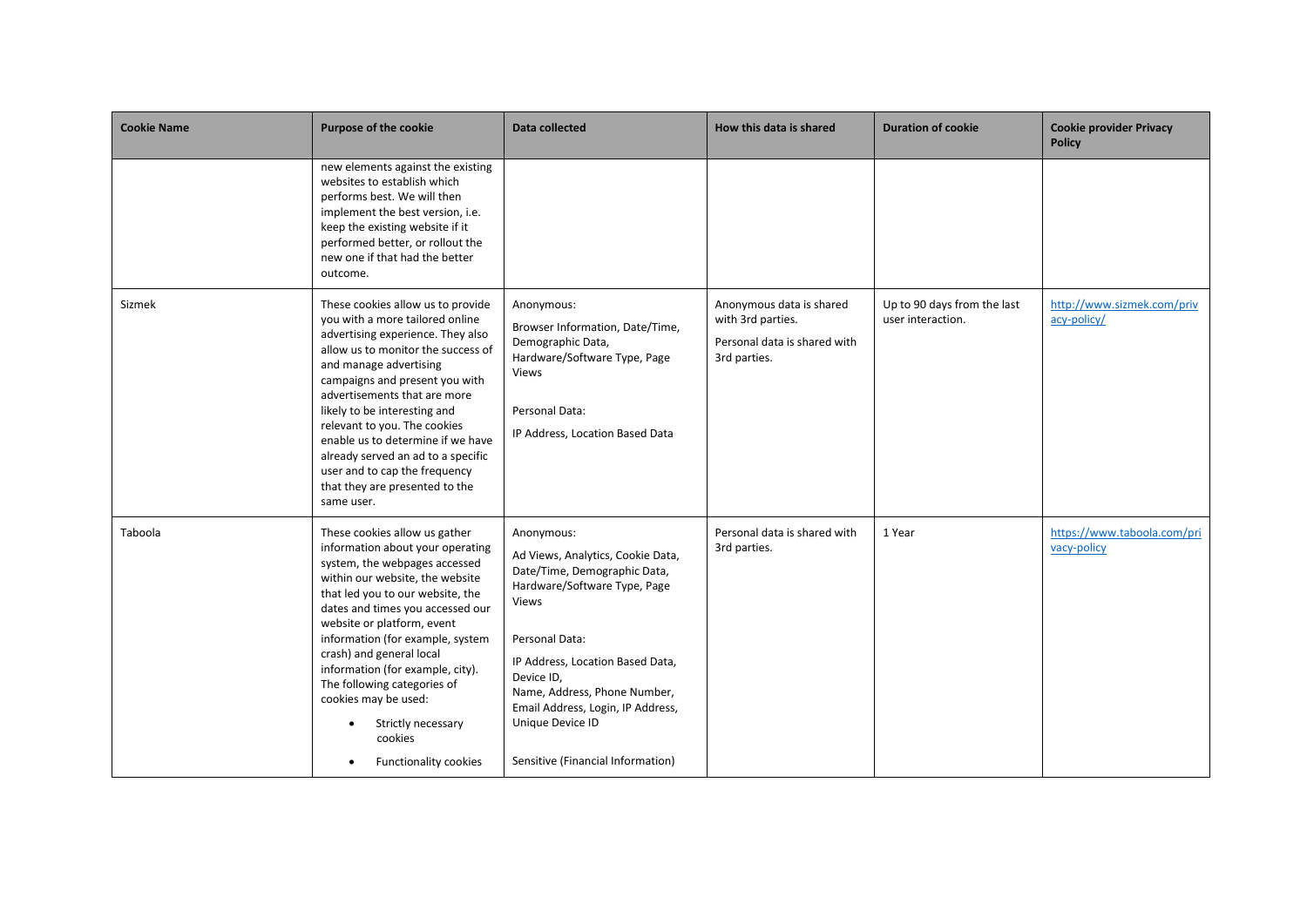| <b>Cookie Name</b> | <b>Purpose of the cookie</b>                                                                                                                                                                                                                                                                                                                                                                                                                                                                                                                           | Data collected                                                                                                                                                                                                                                                                                                                                                                                             | How this data is shared                      | <b>Duration of cookie</b> | <b>Cookie provider Privacy</b><br><b>Policy</b> |
|--------------------|--------------------------------------------------------------------------------------------------------------------------------------------------------------------------------------------------------------------------------------------------------------------------------------------------------------------------------------------------------------------------------------------------------------------------------------------------------------------------------------------------------------------------------------------------------|------------------------------------------------------------------------------------------------------------------------------------------------------------------------------------------------------------------------------------------------------------------------------------------------------------------------------------------------------------------------------------------------------------|----------------------------------------------|---------------------------|-------------------------------------------------|
|                    | Performance (analytic)<br>$\bullet$<br>cookies<br>Advertising (targeting)<br>$\bullet$<br>cookies.                                                                                                                                                                                                                                                                                                                                                                                                                                                     |                                                                                                                                                                                                                                                                                                                                                                                                            |                                              |                           |                                                 |
| Crazy Egg          | We use Crazy Egg's Analysis<br>Service to obtain information<br>about how you interact with our<br>website.<br>This cookie helps us to see what<br>people are doing on our website,<br>such as showing us where people<br>are clicking (and where they<br>aren't). Or how many people<br>scroll down our pages (and where<br>most people stop). Also, it allows<br>us to see where those people are<br>coming from to begin with, and<br>who clicks on what the most.                                                                                  | Anonymous:<br>Analytics, Browser Information,<br>Cookie Data, Date/Time,<br>Demographic Data,<br>Hardware/Software Type, Internet<br>Service Provider, Interaction Data,<br>Page Views<br>Personal Data:<br>IP Address, Location Based Data,<br>Clickstream Data, Device ID,<br>Name, Address, Phone Number,<br>Email Address, Login, IP Address,<br>Unique Device ID<br>Sensitive (Financial Information) | Personal data is shared with<br>3rd parties. | 5 Years                   | https://www.crazyegg.com/p<br>rivacy            |
| Hotjar             | We use the following services<br>provided by Hotjar Ltd: Heatmaps,<br>Visitor recordings, Funnels and<br>Form Analysis, Feedback Polls and<br>Surveys and Recruiters. Heatmaps<br>show anonymously where users<br>click on a webpage, with red<br>showing the "hottest" areas.<br>Visitor recordings show users<br>actually using the website,<br>collating where the user moves<br>and clicks the mouse. Any<br>personal information is<br>anonymised. Funnels can be used<br>to see where we lost most of our<br>visitors. Forms allow us to analyse | Anonymous:<br>Analytics, Browser Information,<br>Cookie Data, Date/Time,<br>Demographic Data,<br>Hardware/Software Type, Internet<br>Service Provider, Interaction Data,<br>Page Views, Serving Domains<br>Personal Data:<br>IP Address, Location Based Data,<br>Clickstream Data, Device ID,<br>IP Address, Unique Device ID                                                                              | Not disclosed by the cookie<br>provider      | 1 Month                   | http://www.hotjar.com/priva<br>C <sub>V</sub>   |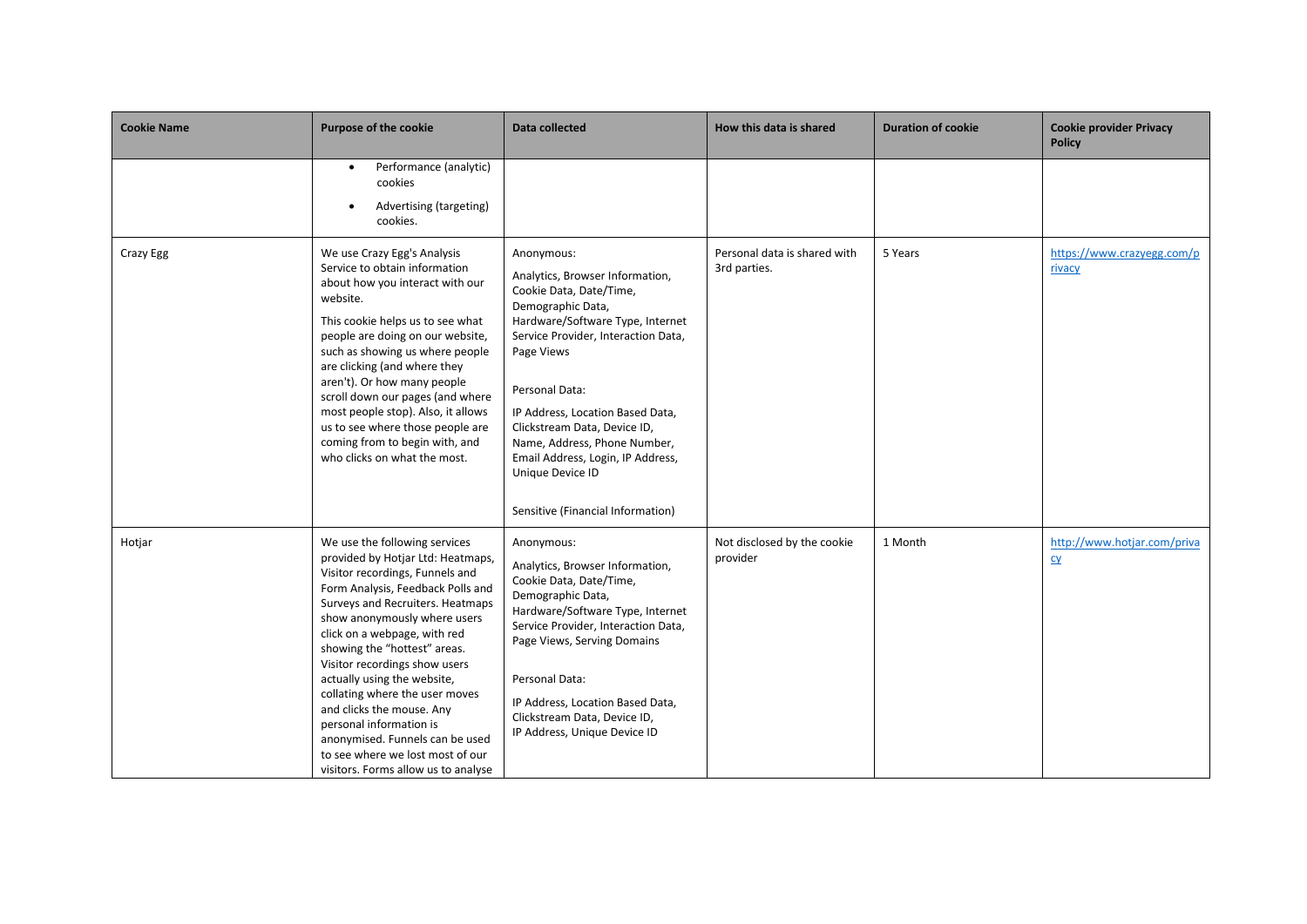| <b>Cookie Name</b> | <b>Purpose of the cookie</b>                                                                                                                                                                                                                                                                                                                                                                                                                                                                                                                                                                                                                                                                                                                                                                                                                                                                                                                                     | Data collected | How this data is shared | <b>Duration of cookie</b> | <b>Cookie provider Privacy</b><br><b>Policy</b> |
|--------------------|------------------------------------------------------------------------------------------------------------------------------------------------------------------------------------------------------------------------------------------------------------------------------------------------------------------------------------------------------------------------------------------------------------------------------------------------------------------------------------------------------------------------------------------------------------------------------------------------------------------------------------------------------------------------------------------------------------------------------------------------------------------------------------------------------------------------------------------------------------------------------------------------------------------------------------------------------------------|----------------|-------------------------|---------------------------|-------------------------------------------------|
|                    | exactly where on a form, e.g. on<br>which field, users are stopping<br>and no longer filling in the<br>information. It helps to identify<br>fields that are confusing or<br>causing concern to visitors.<br>Incoming feedback allows us to<br>capture live feedback from users<br>about the website. Feedback polls<br>and surveys give us the facility to<br>create pop-up polls and surveys<br>on different webpages. We can<br>create a set of questions and give<br>users a selection of pre-created<br>answers or a free text box.<br>Recruiters allows us to ask our<br>visitors for their help directly on<br>our pages. We can invite them to<br>a live user test via screen sharing<br>(e.g. via Skype) to truly see how<br>they use our pages and what they<br>are thinking. The information<br>generated by the tracking code<br>and cookie about your use of the<br>website will be transmitted to and<br>stored by Hotjar on servers in<br>Ireland. |                |                         |                           |                                                 |
|                    | Hotjar uses this information for<br>the purpose of evaluating your<br>use of the website, compiling<br>reports on website activity for<br>website operators and showing<br>website operators how users are<br>using the website and what<br>feedback they have. Hotjar uses a<br>variety of services hosted by third<br>parties, such as Google Analytics<br>and Optimizely. These services<br>may collect information sent by<br>your browser as part of a web                                                                                                                                                                                                                                                                                                                                                                                                                                                                                                  |                |                         |                           |                                                 |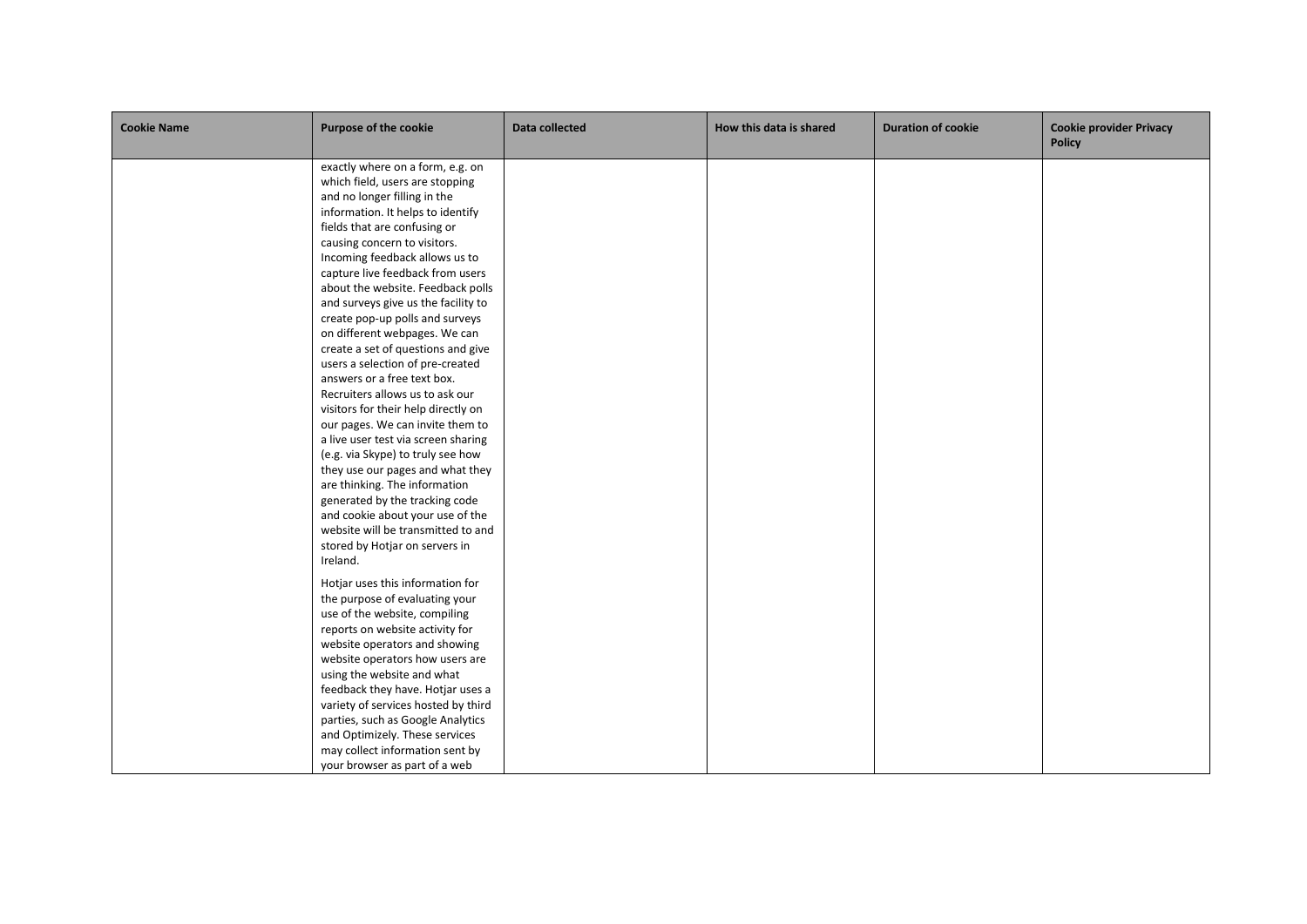| <b>Cookie Name</b> |                       | <b>Purpose of the cookie</b>                                                                                                                                                                                                                                                                                                                                             | Data collected                                                                                                                                                                                                    | How this data is shared                                                                                                                                                                                            | <b>Duration of cookie</b>                | <b>Cookie provider Privacy</b><br><b>Policy</b>   |
|--------------------|-----------------------|--------------------------------------------------------------------------------------------------------------------------------------------------------------------------------------------------------------------------------------------------------------------------------------------------------------------------------------------------------------------------|-------------------------------------------------------------------------------------------------------------------------------------------------------------------------------------------------------------------|--------------------------------------------------------------------------------------------------------------------------------------------------------------------------------------------------------------------|------------------------------------------|---------------------------------------------------|
|                    |                       | page request, such as cookies or<br>your IP request. For information<br>on how Google Analytics and<br>Optimizely collect and use your<br>information, please refer to their<br>privacy policies which are located<br>here and here respectively. The<br>cookies used by Hotjar have<br>differing durations: some are 365<br>days, some persist for the session<br>only. |                                                                                                                                                                                                                   |                                                                                                                                                                                                                    |                                          |                                                   |
|                    |                       | You can click here to opt out, if<br>you decide that Hotjar's services<br>(as described above) are not for<br>you:<br>https://www.hotjar.com/opt-out.                                                                                                                                                                                                                    |                                                                                                                                                                                                                   |                                                                                                                                                                                                                    |                                          |                                                   |
|                    |                       | This cookie is also set when you<br>minimise a Recruit User Testers<br>widget. It is used to ensure that<br>the widget stays minimised when<br>you navigate through our site.                                                                                                                                                                                            |                                                                                                                                                                                                                   |                                                                                                                                                                                                                    |                                          |                                                   |
| Yes                | <b>Facebook Pixel</b> | Facebook Pixel is an analytics tool<br>that helps us to measure the<br>effectiveness of our advertising by<br>reporting the actions that people<br>take when they visit our website                                                                                                                                                                                      | Anonymous:<br>Ad Views, Analytics, Browser<br>Information, Cookie Data,<br>Date/Time, Demographic Data,<br>Hardware/Software Type, Internet<br>Service Provider, Interaction Data,<br>Page Views, Serving Domains | Anonymous data is shared<br>with advertising,<br>measurement and analytics<br>services and service providers<br>(e.g. partners who provide<br>technical and infrastructure<br>services and analytics<br>services). | Not disclosed by the cookie<br>provider. | https://www.facebook.com/<br>full data use policy |
|                    |                       |                                                                                                                                                                                                                                                                                                                                                                          | Personal Data:<br>IP Address, Location Based Data,<br>Device ID, Name, Address, Phone<br>Number, Email Address,                                                                                                   |                                                                                                                                                                                                                    |                                          |                                                   |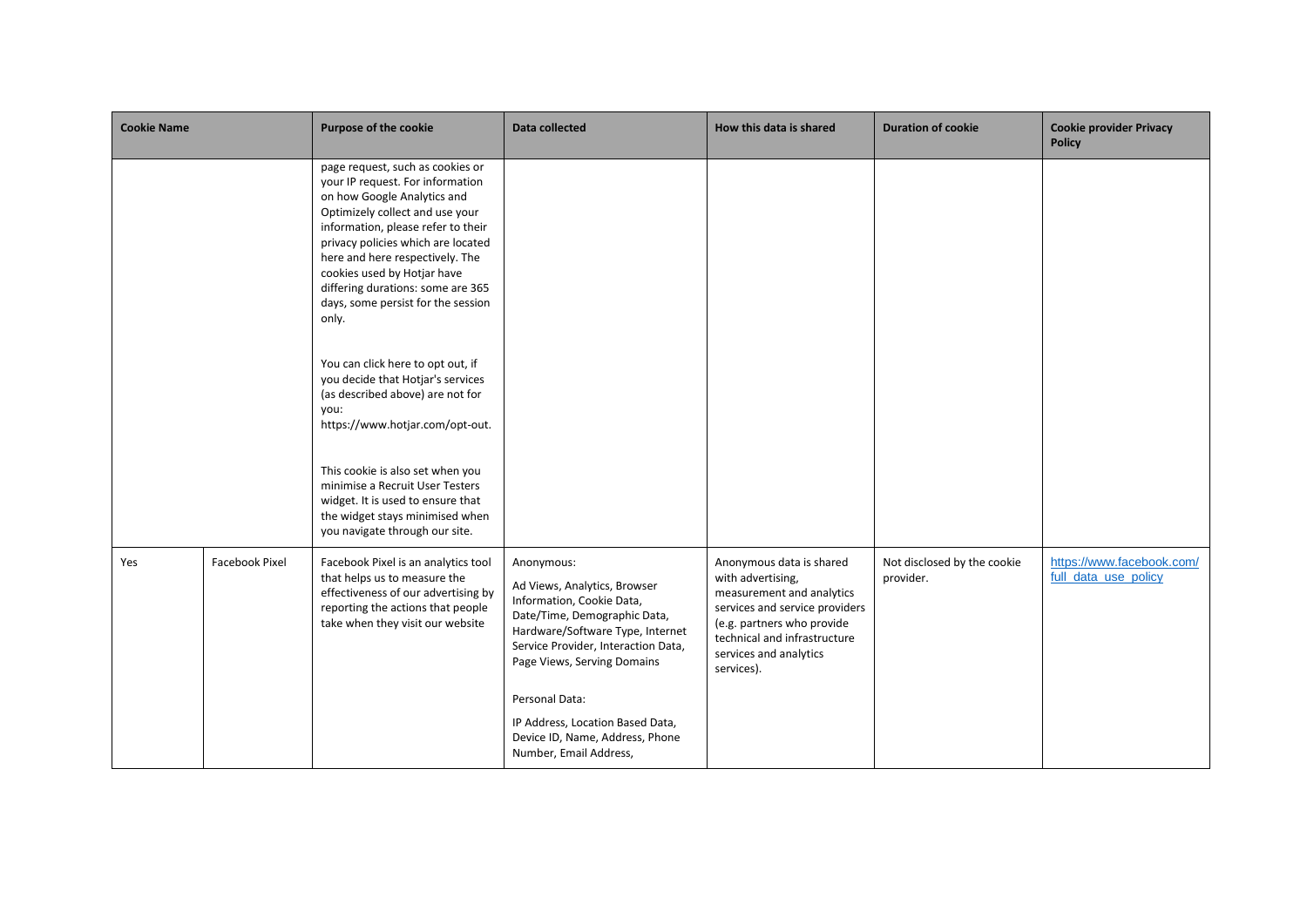| <b>Cookie Name</b> |                                   | Purpose of the cookie                                                                                                                                                  | Data collected                                                                                                                                                                                                                                                                                                                                                                                                                | How this data is shared                                                                                                                                                                          | <b>Duration of cookie</b> | <b>Cookie provider Privacy</b><br><b>Policy</b> |
|--------------------|-----------------------------------|------------------------------------------------------------------------------------------------------------------------------------------------------------------------|-------------------------------------------------------------------------------------------------------------------------------------------------------------------------------------------------------------------------------------------------------------------------------------------------------------------------------------------------------------------------------------------------------------------------------|--------------------------------------------------------------------------------------------------------------------------------------------------------------------------------------------------|---------------------------|-------------------------------------------------|
| No                 | Twitter<br>Advertising            | These cookies help us deliver ads,<br>measure their performance, and<br>make them more relevant to you<br>based on you browsing activities.                            | Sensitive (Financial Information)<br>Anonymous:<br>Analytics, Browser Information,<br>Cookie Data, Date/Time,<br>Demographic Data,<br>Hardware/Software Type, Internet<br>Service Provider, Interaction Data,<br>Page Views<br>Pseudonymous:<br>(IP Address (EU PII), Search History,<br>Location Based Data, Device ID (EU<br>PII)<br>Personal Data: Name, Address,<br>Phone Number, Email Address,<br>Login, EU- IP Address | Aggregate data is shared with<br>3rd parties.,<br>Anonymous data is shared<br>with 3rd parties.<br>Personal data is shared with<br>3rd parties.<br>Sensitive data is shared with<br>3rd parties. | 18-24 Months              | https://twitter.com/privacy?l<br>$ang = en$     |
| No                 | Twitter<br>Conversion<br>Tracking | These cookies help us to measure<br>how effective our ad campaigns<br>are by allowing us to track your<br>actions after you view or engage<br>with our ads on twitter. | Anonymous:<br>Analytics, Browser Information,<br>Cookie Data, Date/Time,<br>Demographic Data,<br>Hardware/Software Type, Internet<br>Service Provider, Interaction Data,<br>Page Views<br>Pseudonymous: (IP Address (EU PII),<br>Search History, Location Based Data,<br>Device ID (EU PII))<br>Personal Data: Name, Address,<br>Phone Number, Email Address,<br>Login, EU- IP Address                                        | Aggregate data is shared with<br>3rd parties.,<br>Anonymous data is shared<br>with 3rd parties.<br>Personal data is shared with<br>3rd parties.<br>Sensitive data is shared with<br>3rd parties. | 18-24 Months              | https://twitter.com/privacy?l<br>$ang = en$     |
| No                 | <b>Twitter Analytics</b>          | These cookies help us to measure<br>engagement with our ads and<br>posts on Twitter and to learn how                                                                   | Anonymous: Analytics, Browser<br>Information, Cookie Data,<br>Date/Time, Demographic Data,                                                                                                                                                                                                                                                                                                                                    | Aggregate data is shared with<br>3rd parties.                                                                                                                                                    | 18-24 Months              | https://twitter.com/privacy?l<br>$ang = en$     |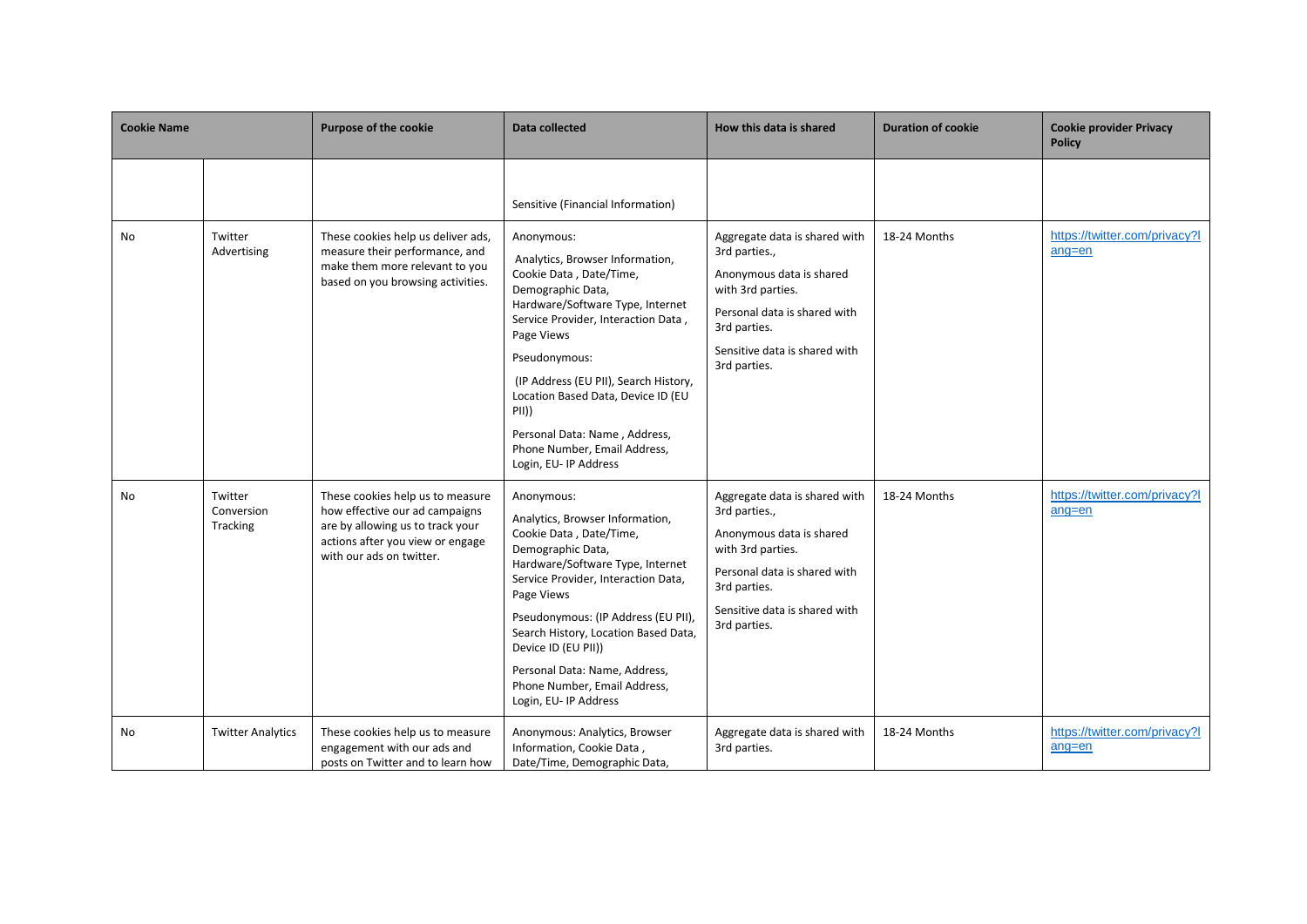| <b>Cookie Name</b> |                    | <b>Purpose of the cookie</b>                                                                                                                                                                                                                                                                                                                                                  | Data collected                                                                                                                                                                                                                                                                                                                                | How this data is shared                       | <b>Duration of cookie</b>                                                    | <b>Cookie provider Privacy</b><br><b>Policy</b>   |
|--------------------|--------------------|-------------------------------------------------------------------------------------------------------------------------------------------------------------------------------------------------------------------------------------------------------------------------------------------------------------------------------------------------------------------------------|-----------------------------------------------------------------------------------------------------------------------------------------------------------------------------------------------------------------------------------------------------------------------------------------------------------------------------------------------|-----------------------------------------------|------------------------------------------------------------------------------|---------------------------------------------------|
|                    |                    | to make our Tweets more<br>successful.                                                                                                                                                                                                                                                                                                                                        | Hardware/Software Type, Internet<br>Service Provider, Interaction Data,<br>Page Views<br>Pseudonymous:<br>IP Address (EU PII), Search History,<br>Location Based Data, Device ID (EU<br>PII)<br>Personal Data:<br>Name, Address, Phone Number,<br>Email Address, Login, EU- IP Address                                                        |                                               |                                                                              |                                                   |
| No                 | LinkedIn Ads       | These cookies enable us to<br>promote our company updates to<br>targeted audiences and to deliver<br>personalised ads to you.                                                                                                                                                                                                                                                 | Anonymous:<br>Ad Views, Browser Information,<br>Cookie Data, Hardware/Software<br>Type, Internet Service Provider,<br>Interaction Data, Page Views,<br><b>Serving Domains</b><br>Pseudonymous:<br>(IP Address (EU PII), Location Based<br>Data, Device ID (EU PII))<br>Personal Data: Name, Address,<br>Phone Number, Email Address,<br>Login | Aggregate data is shared with<br>3rd parties. | 6 Months                                                                     | https://www.linkedin.com/le<br>gal/privacy-policy |
| No                 | LinkedIn Analytics | These cookies help us to analyse<br>your interaction with our LinkedIn<br>page to track how many times you<br>click, like and comment on our<br>content the post on our LinkedIn<br>page. They also provide us with<br>information about the type of<br>people accessing our website,<br>how many times they access it<br>and which parts of the website<br>are most popular. | Anonymous:<br>Ad Views, Browser Information,<br>Cookie Data, Hardware/Software<br>Type, Internet Service Provider,<br>Interaction Data, Page Views,<br><b>Serving Domains</b><br>Pseudonymous:<br>IP Address (EU PII), Location Based<br>Data, Device ID (EU PII)                                                                             | Aggregate data is shared with<br>3rd parties. | As long as necessary to fulfill<br>a business need or as<br>required by law. | https://www.linkedin.com/le<br>gal/privacy-policy |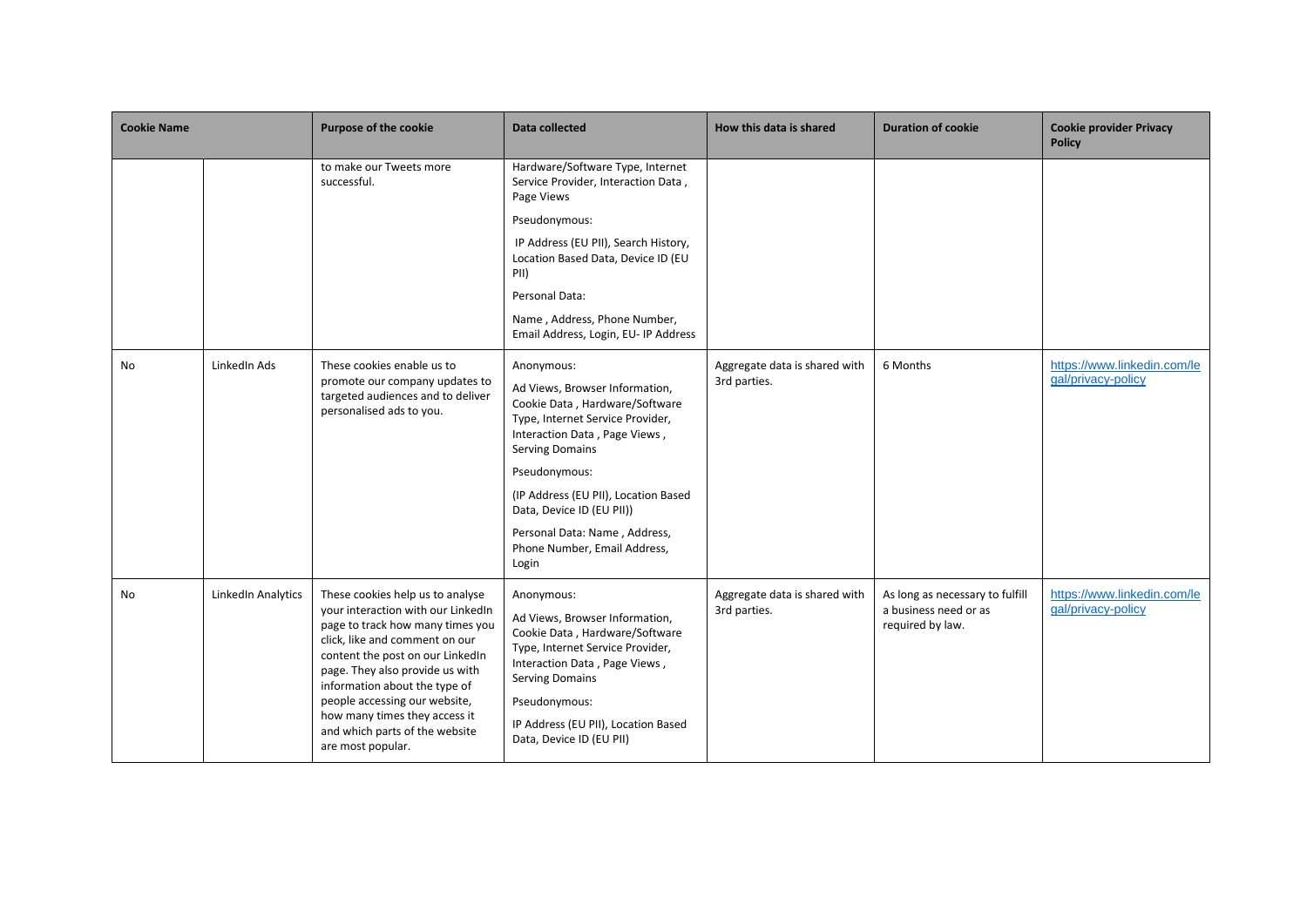| <b>Cookie Name</b> |                           | Purpose of the cookie                                                                                                                                                                                                                                                                                | Data collected                                                                                                                                                                                                                                                                                                                                                                                                                                      | How this data is shared                                                                                                                                                                                                                                                                                                  | <b>Duration of cookie</b> | <b>Cookie provider Privacy</b><br><b>Policy</b>       |
|--------------------|---------------------------|------------------------------------------------------------------------------------------------------------------------------------------------------------------------------------------------------------------------------------------------------------------------------------------------------|-----------------------------------------------------------------------------------------------------------------------------------------------------------------------------------------------------------------------------------------------------------------------------------------------------------------------------------------------------------------------------------------------------------------------------------------------------|--------------------------------------------------------------------------------------------------------------------------------------------------------------------------------------------------------------------------------------------------------------------------------------------------------------------------|---------------------------|-------------------------------------------------------|
|                    |                           |                                                                                                                                                                                                                                                                                                      | Personal Data: Name, Address,<br>Phone Number, Email Address,<br>Login                                                                                                                                                                                                                                                                                                                                                                              |                                                                                                                                                                                                                                                                                                                          |                           |                                                       |
| No                 | <b>Dstillery</b>          | These cookies help us to analyse<br>how you use our website so we<br>can send you the marketing and<br>the information that is most<br>relevant to you. They help us to<br>analyse your browsing activity to<br>gain an accurate insight into how<br>cost effective our marketing<br>techniques are. | Anonymous:<br>Ad Views, Analytics, Browser<br>Information, Cookie Data,<br>Date/Time, Demographic Data,<br>Hardware/Software Type, Internet<br>Service Provider, Interaction Data,<br>Page Views, Serving Domains<br>Pseudonymous:<br>IP Address (EU PII), Location Based<br>Data, Clickstream Data, Device ID<br>(EU PII))<br>Personal Data:<br>Name, Address, Phone Number,<br>Email Address, Login, EU-IP<br>Address, EU- Unique Device ID       | Aggregate data is shared with<br>3rd parties.<br>Anonymous data is shared<br>with 3rd parties.                                                                                                                                                                                                                           | 2-3 Years                 | http://dstillery.com/privacy-<br>policy/              |
| No                 | Adobe Audience<br>Manager | Adobe Audience Manager is a<br>data management platform (DMP)<br>that helps us to build profiles<br>about you to identify the most<br>valuable information and<br>marketing for you and send this to<br>you across a number of different<br>channels.                                                | Anonymous:<br>Ad Views, Analytics, Browser<br>Information, Cookie Data,<br>Date/Time, Demographic Data,<br>Hardware/Software Type,<br>Interaction Data, Page Views,<br><b>Serving Domains</b><br>Pseudonymous: IP Address (EU PII),<br>Search History, Location Based Data,<br>Clickstream Data<br>Personal Data:<br>Name, Address, Phone Number,<br>Email Address, PII Collected via 3rd<br>Parties, Login, EU-IP Address, EU-<br>Unique Device ID | Anonymous and<br>pseudonymous data is<br>shared with 3rd parties such<br>as companies that help run<br>Adobe's business (e.g.<br>delivering customer support,<br>processing credit card<br>payments, and sending<br>emails on its behalf), other<br>Adobe entities or acquired<br>companies and Adobe Sales<br>partners. | 180 Days                  | http://www.adobe.com/priv<br>acy/marketing-cloud.html |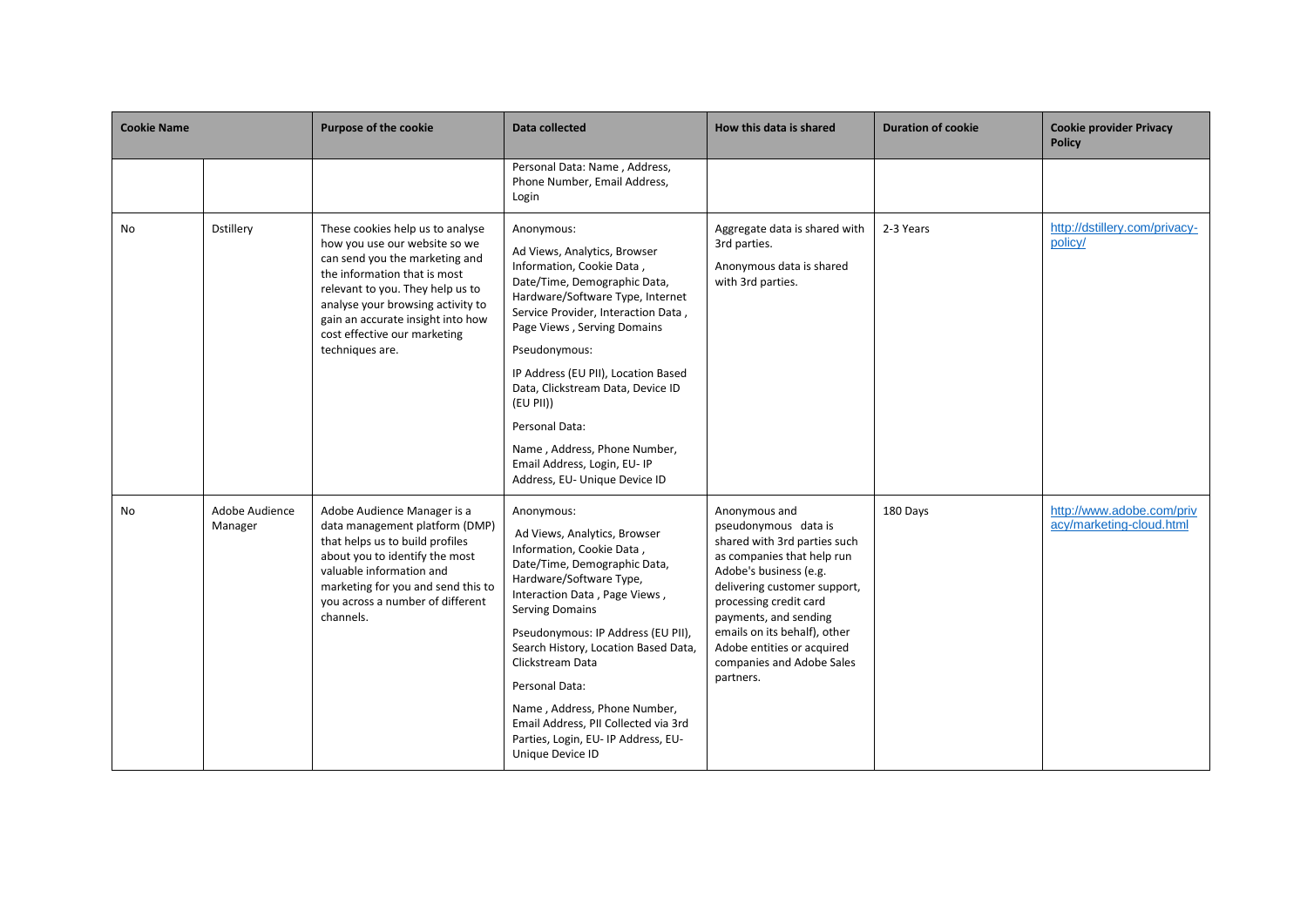| <b>Cookie Name</b> |                | Purpose of the cookie                                                                                                                                                                                                                                                                                                                                                                                                                                                                                                                                                                                                                                                                             | Data collected                                                                                                                                                                                                                                  | How this data is shared                                                                                                                                                          | <b>Duration of cookie</b>                                                                  | <b>Cookie provider Privacy</b><br><b>Policy</b>                     |
|--------------------|----------------|---------------------------------------------------------------------------------------------------------------------------------------------------------------------------------------------------------------------------------------------------------------------------------------------------------------------------------------------------------------------------------------------------------------------------------------------------------------------------------------------------------------------------------------------------------------------------------------------------------------------------------------------------------------------------------------------------|-------------------------------------------------------------------------------------------------------------------------------------------------------------------------------------------------------------------------------------------------|----------------------------------------------------------------------------------------------------------------------------------------------------------------------------------|--------------------------------------------------------------------------------------------|---------------------------------------------------------------------|
|                    |                |                                                                                                                                                                                                                                                                                                                                                                                                                                                                                                                                                                                                                                                                                                   |                                                                                                                                                                                                                                                 |                                                                                                                                                                                  |                                                                                            |                                                                     |
| No                 | AppNexus       | This cookie contains a unique<br>randomly-generated value that<br>enables AppNexus to distinguish<br>browsers and devices. It is<br>matched against information -<br>such as advertising interest<br>segments and histories of ads<br>shown in your browser or on your<br>device - provided by us or other<br>third parties and stored on the<br>AppNexus technology platform.<br>This information is used to select<br>advertisements for delivery by<br>AppNexus, and to measure the<br>performance of, and attribute<br>payment for, those<br>advertisements. In addition, this<br>cookie is sometimes matched to<br>other cookies that contain non-<br>personally identifying<br>information. | Anonymous: Analytics, Browser<br>Information, Cookie Data,<br>Demographic Data,<br>Hardware/Software Type,<br>Interaction Data, Page Views<br>Pseudonymous: Clickstream Data<br>Personal Data:<br>IP Address, Location Based Data,<br>Device ID | Aggregate data is shared with<br>3rd parties.<br>Anonymous data is shared<br>with 3rd parties.                                                                                   | 4-5 Years                                                                                  | https://www.appnexus.com<br>/en/company/platform-<br>privacy-policy |
| No                 | BlueKai        | This cookie enables us to<br>understand more accurately why<br>you are using our website, so as to<br>enable us to provide more<br>relevant information and targeted<br>advertising to you.                                                                                                                                                                                                                                                                                                                                                                                                                                                                                                       | Anonymous: Browser Information,<br>Date/Time, Hardware/Software<br>Type, Page Views, Serving Domains<br>Pseudonymous:<br>Clickstream Data<br>Personal Data:<br><b>IP Address</b>                                                                |                                                                                                                                                                                  | 90 Days                                                                                    |                                                                     |
| No                 | The Trade Desk | The Trade Desk provides<br>technology to manage display,<br>social, mobile, and video<br>advertising campaigns.                                                                                                                                                                                                                                                                                                                                                                                                                                                                                                                                                                                   | Anonymous:<br>Ad Views, Analytics, Browser<br>Information, Cookie Data,<br>Date/Time, Demographic Data,<br>Hardware/Software Type, Internet<br>Service Provider, Interaction Data,                                                              | Aggregate and anonymous<br>data is shared with 3rd<br>parties such as third party<br>service providers (including<br>providers of data storage and<br>processing facilities) and | 1 year (or more if the cookie<br>expiry date resets after<br>further interaction with you) | http://www.thetradedesk.co<br>m/privacy-policy/                     |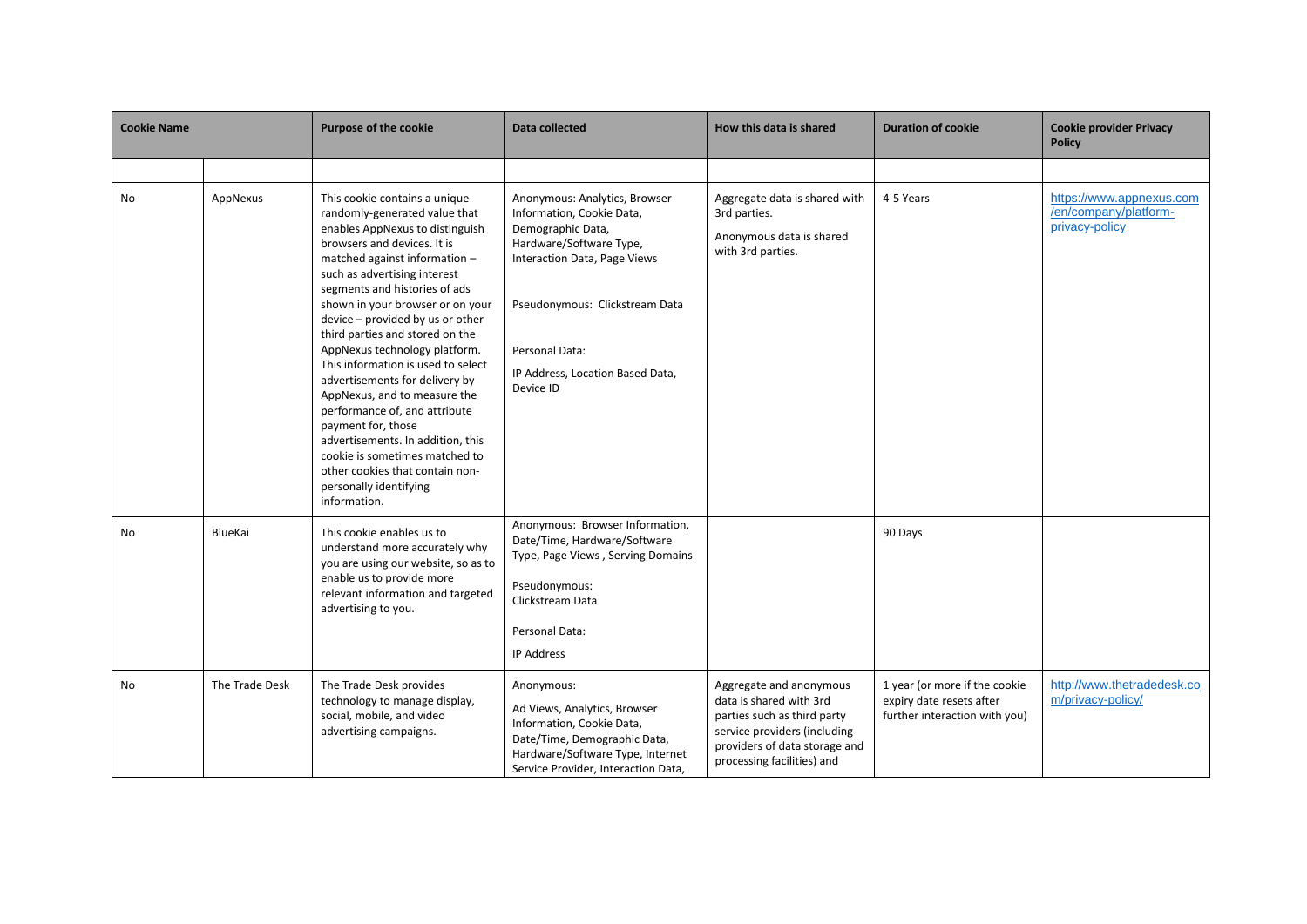| <b>Cookie Name</b> |                                             | <b>Purpose of the cookie</b>                                                                                                                                                                                                                                                                                                                                                                              | Data collected                                                                                                                                                                                                                                                                                                           | How this data is shared                                                                                                                                                                                                                     | <b>Duration of cookie</b> | <b>Cookie provider Privacy</b><br><b>Policy</b>      |
|--------------------|---------------------------------------------|-----------------------------------------------------------------------------------------------------------------------------------------------------------------------------------------------------------------------------------------------------------------------------------------------------------------------------------------------------------------------------------------------------------|--------------------------------------------------------------------------------------------------------------------------------------------------------------------------------------------------------------------------------------------------------------------------------------------------------------------------|---------------------------------------------------------------------------------------------------------------------------------------------------------------------------------------------------------------------------------------------|---------------------------|------------------------------------------------------|
|                    |                                             |                                                                                                                                                                                                                                                                                                                                                                                                           | Page Views<br>Pseudonymous: Clickstream Data<br>Personal Data: Name, Address,<br>Phone Number, Email Address, IP<br>Address, Unique Device ID.                                                                                                                                                                           | unaffiliated third parties for<br>purposes such as statistical or<br>educational analysis.<br>Personal data is shared with<br>3rd parties.<br>Pseudonymous data is shared<br>with other advertising<br>platforms, customers or<br>websites. |                           |                                                      |
| No                 | <b>MediaMaths</b>                           | These cookies enable us to deliver<br>more relevant advertisements,<br>and assist with advertisement<br>delivery and reporting via the<br>MediaMaths platform.                                                                                                                                                                                                                                            | Anonymous:<br>Ad Views, Analytics, Browser<br>Information, Cookie Data,<br>Date/Time, Demographic Data,<br>Hardware/Software Type, Internet<br>Service Provider, Interaction Data,<br>Page Views, Serving Domains<br>Pseudonymous;<br>Search History,<br>Personal Data: Device ID,<br>IP Address, Unique Device ID       | Aggregate data is shared with<br>3rd parties.                                                                                                                                                                                               | 3-4 Years                 | http://www.mediamath.com<br>/privacy-policy/         |
| No                 | <b>DoubleClick</b><br>AD Exchange-<br>Buyer | These cookies help us to maximise<br>our return on investment in<br>advertising through targeting,<br>defined bids, defined budgets and<br>frequency caps on inventory<br>purchases. The cookies enable us<br>to take part in a real-time bidding<br>system which helps us to leverage<br>the information we collection<br>about you and bidding technology<br>for even more control over media<br>spend. | Anonymous:<br>Ad Views, Analytics, Browser<br>Information, Cookie Data,<br>Date/Time, Demographic Data,<br>Hardware/Software Type, Internet<br>Service Provider, Interaction Data,<br>Page Views, Serving Domains<br>Pseudonymous:<br>IP Address (EU PII), Search History,<br>Location Based Data, Device ID (EU<br>PII) | Aggregate data is shared with<br>3rd parties., Anonymous data<br>is shared with 3rd parties., PII<br>data is shared with 3rd<br>parties.                                                                                                    | 30 Days                   | https://www.google.com/int<br>l/en/policies/privacy/ |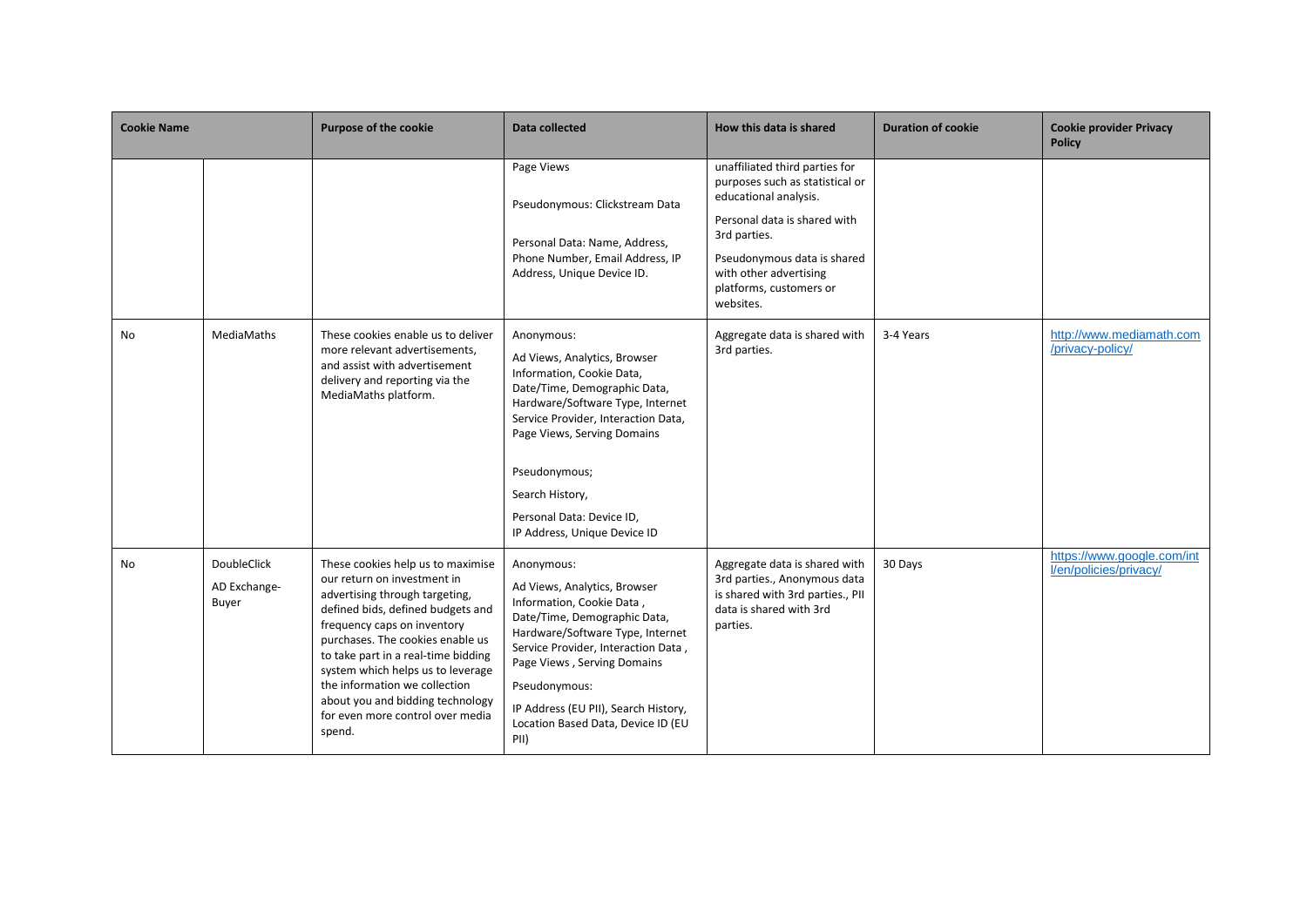| <b>Cookie Name</b> |                            | <b>Purpose of the cookie</b>                                                                                                                                                                        | Data collected                                                                                                                                               | How this data is shared                                                                                                                                 | <b>Duration of cookie</b>           | <b>Cookie provider Privacy</b><br><b>Policy</b> |
|--------------------|----------------------------|-----------------------------------------------------------------------------------------------------------------------------------------------------------------------------------------------------|--------------------------------------------------------------------------------------------------------------------------------------------------------------|---------------------------------------------------------------------------------------------------------------------------------------------------------|-------------------------------------|-------------------------------------------------|
|                    |                            |                                                                                                                                                                                                     | Personal Data: Name, Address,<br>Phone Number, Email Address,<br>Login, EU- IP Address, EU- Unique<br>Device ID                                              |                                                                                                                                                         |                                     |                                                 |
| Yes                | Zendesk                    | This cookie enables us to monitor<br>and chat directly with website<br>visitors who have queries about<br>Hays or are encountering<br>challenges applying for jobs on<br>the site.                  | Anonymous:<br>Browser Information, Date/Time,<br>Demographic Data, Page Views<br>Personal Data:<br>IP Address, Name, Address, Phone<br>Number, Email Address | Aggregate data is shared with<br>third parties including third-<br>party service providers (e.g.<br>for application development,<br>backup and storage) | 1 Year                              | https://www.zendesk.com/c<br>ompany/privacy/    |
| <b>No</b>          | Yandex                     | These cookies enable us to<br>analyse your browsing behaviour<br>and form heat maps of the way<br>you visit our site to workout<br>which parts of our website attract<br>your attention the most.   | Anonymous: Browser Information,<br>Cookie Data, Date/Time, Page<br>Views<br>Pseudonymous:<br><b>IP Address</b><br>Yandex do not collect any personal<br>data | Data is only passed on to<br>third parties where required<br>by law.                                                                                    | 2 Years                             | https://yandex.com/legal/pr<br>ivacy/           |
| No                 | Liferay                    | These cookies help us to create<br>and track highly targeted<br>marketing campaigns that present<br>the right message to you at the<br>right time, based on your<br>behaviour and browsing history. | Anonymous:<br>Browser, time spent, page visits,<br>referring site<br>Personal Data: Name and email<br>address                                                | Aggregate data is shared with<br>3rd parties.<br>Anonymous data is shared<br>with 3rd parties.<br>Personal data is shared with<br>3rd parties.          | 1 Year                              | https://www.liferay.com/priv<br>acy-policy      |
| <b>No</b>          | Liferay Session<br>Cookies | These cookies help us to create<br>and track highly targeted<br>marketing campaigns that present<br>the right message to you at the<br>right time, based on your<br>behaviour and browsing history. | Anonymous:<br>Browser, time spent, page visits,<br>referring site<br>Personal Data:<br>Name and email address                                                | Aggregate data is shared with<br>3rd parties.<br>Anonymous data is shared<br>with 3rd parties.<br>Personal data is shared with<br>3rd parties.          | Duration of the browsing<br>session | https://www.liferay.com/priv<br>acy-policy      |